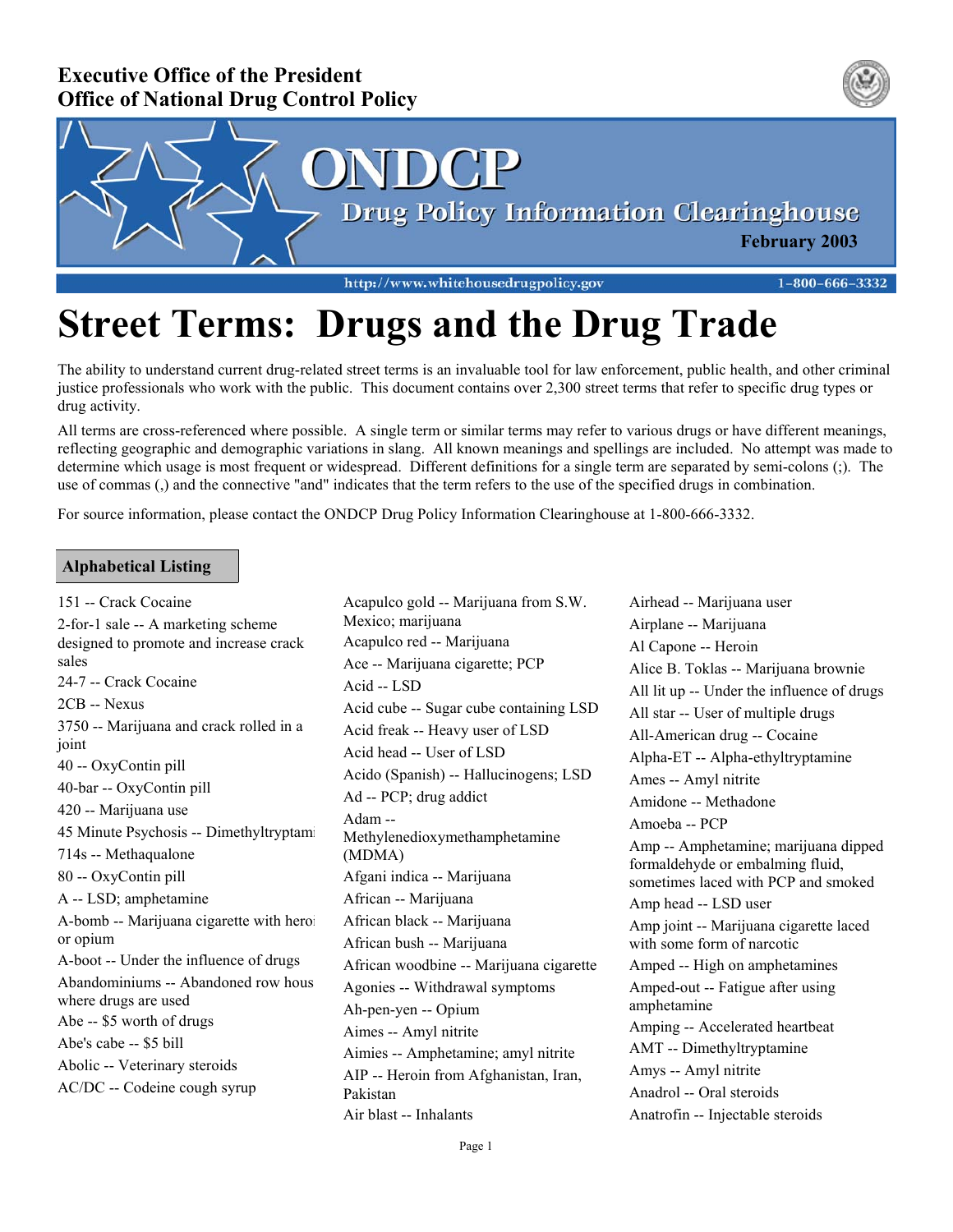Anavar -- Oral steroids Angel -- PCP Angel Dust -- PCP Angel hair -- PCP Angel mist -- PCP Angel poke -- PCP Angie -- Cocaine Angola -- Marijuana Animal -- LSD Animal trank -- PCP Animal tranq -- PCP Animal tranquilizer -- PCP Antifreeze -- Heroin Apache -- Fentanyl Apple jacks -- Crack Cocaine Are you anywhere? -- Do you use marijuana? Aries -- Heroin Arnolds -- Steroids Aroma of men -- Isobutyl nitrite Around the turn -- Having gone through withdrawal period Artillery -- Equipment for injecting drugs Ashes -- Marijuana Aspirin -- Powder cocaine Assassin of Youth -- Marijuana Astro turf -- Marijuana Atom bomb -- Marijuana mixed with her Atshitshi -- Marijuana Aunt -- Powder cocaine Aunt Hazel -- Heroin Aunt Mary -- Marijuana Aunt Nora -- Cocaine Aunti -- Opium Aunti Emma -- Opium Aurora borealis -- PCP Author -- Doctor who writes illegal prescriptions B -- Amount of marijuana to fill a matchbox B-40 -- Cigar laced with marijuana and dipped in malt liquor B-bombs -- Amphetamines; methylenedioxymethamphetamine (MDMA) B.J.'s -- Crack Cocaine Babe -- Drug used for detoxification Baby -- Marijuana Baby bhang -- Marijuana

Baby habit -- Occasional use of drugs Baby T -- Crack Cocaine Babysit -- Guide someone through first drug experience Babysitter -- Marijuana Back breakers -- LSD and strychnine Back dex -- Amphetamine Back door -- Residue left in a pipe Back jack -- Injecting opium; to inject a drug Back to back -- Smoking crack after injecting heroin or heroin used after smoking crack Backtrack -- Allow blood to flow back in a needle during injection Backup -- To prepare a vein for injection Backwards -- Depressants Bad -- Crack Cocaine Bad bundle -- Inferior quality heroin; damaged heroin Bad go -- Bad reaction to a drug Bad seed -- Marijuana; Heroin; peyote Badrock -- Crack Cocaine Bag -- Container for drugs; a package of drugs, usually marijuana or heroin; a person's favorite drug Bag bride -- Crack-smoking prostitute Bag man -- Person who transports money a person who supplies narcotics or other drugs, a pusher Bagging -- Using inhalants Baker -- Person who smokes marijuana Bale -- Marijuana Ball -- Crack cocaine; Mexican Black Ta heroin Balling -- Vaginally implanted cocaine Balloon -- Heroin supplier; a penny balloon that contains narcotics Ballot -- Heroin Bam -- Amphetamine; depressants Bamba -- Marijuana Bambalacha -- Marijuana Bambita -- Desoxyn or amphetamine derivative Bambs -- Depresants Bammies -- A poor quality of marijuana Bammy -- Marijuana Banana split -- Combination of 2C-B (Nexus) with other illicit substances, particularly LSD (Lysergic acid diethylamide)

Banano -- Marijuana or tobacco cigarette laced with cocaine Bang -- Inhalants; to inject a drug Banging -- Under the influence of drugs Bank bandit pills -- Depressants Bar -- Marijuana Barb -- Depressants Barbies -- Depressants Barbs -- Cocaine Barr -- Codeine cough syrup Barrels -- LSD Bart Simpson -- Heroin Basa -- Crack cocaine Base -- Cocaine; crack Base crazies -- Searching on hands and knees for cocaine or crack Base head -- A person who bases Baseball -- Crack Cocaine Based out -- To have lost control over basing Bash -- Marijuana Basing -- Crack Cocaine Basuco (Spanish) -- Cocaine; Coca paste residue sprinkled on regular or marijuna cigarette Bathtub crank -- Poor quality methamphetamine; methamphetamine produced in bathtubs Bathtub speed -- Methcathinone Batman -- Cocaine; heroin Batmans -- Methylenedioxymethamphetamine (MDMA) Batt -- IV needle; hypodermic needle Batted out -- Apprehended by law Battery acid -- LSD Batu -- Smokable methamphetamine Bazooka -- Cocaine; crack; crack and tobacco combined in a joint; coca paste and marijuana Bazulco -- Cocaine BC bud -- Marijuana from British Columbia; synonymous with any highgrade marijuana from Canada BDMPEA -- Nexus Beam -- Cocaine Beam me up Scottie -- Crack dipped in PCP Beam me up Scotty -- PCP and crack Beamer -- Crack smoker Beamers -- Crack cocaine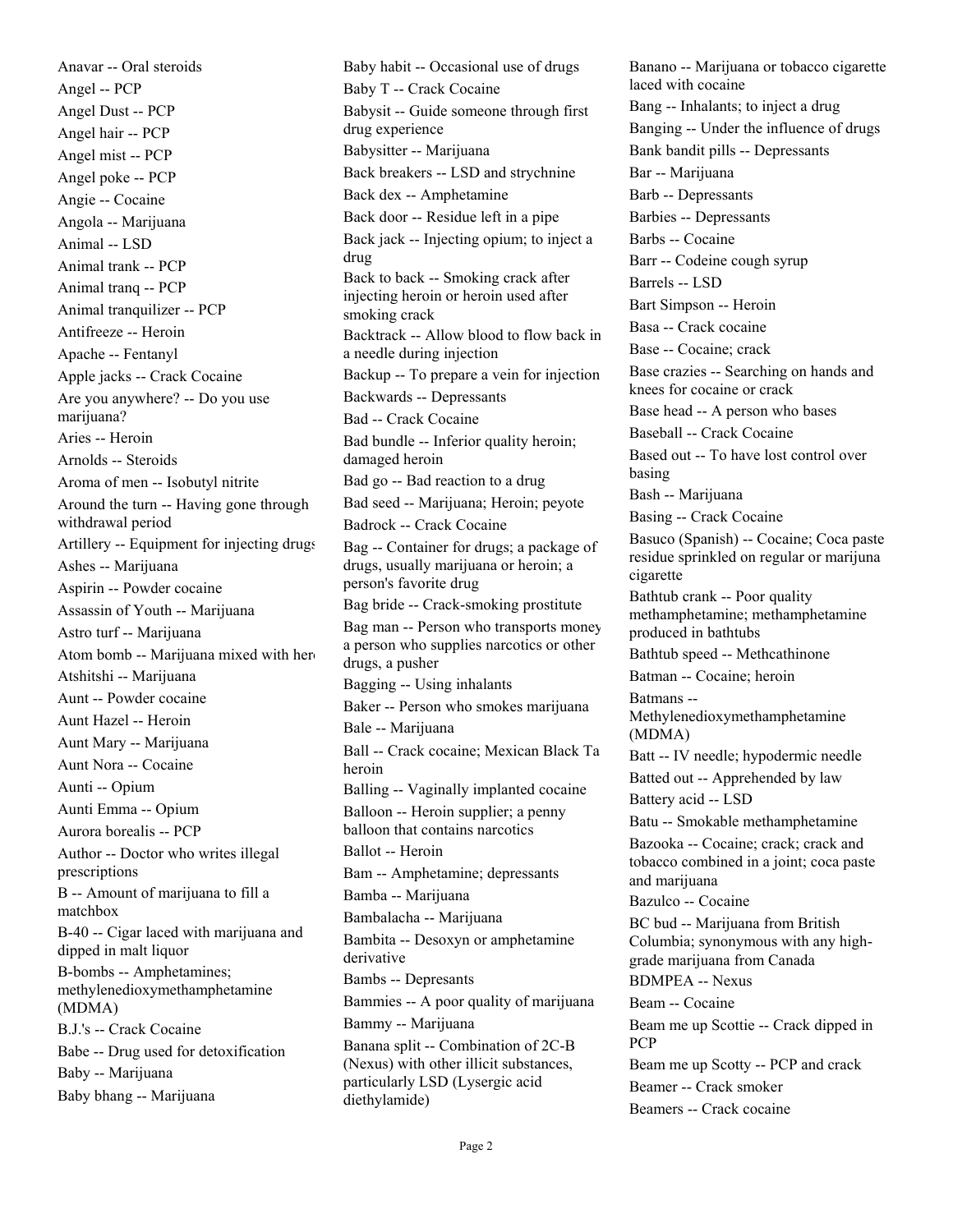Bean -- A capsule containing drugs; MDMA (methylenedioxymethamphetamine) Beannies -- Methamphetamine Beans -- Crack Cocaine; mescaline; amphetamine; depressants Beast -- Heroin; LSD Beat -- Crack Cocaine Beat artist -- Person selling bogus drugs Beat vials -- Viles containing sham crack to cheat buyers Beautiful boulders -- Crack Cocaine Beavis & Butthead -- LSD Bebe -- Crack Cocaine Bed bugs -- Fellow addicts Bedbugs -- Fellow addicts Beedies -- Cigarettes from India (resemble) marijuana joints/vehicle for other drugs) Beemers -- Crack Cocaine Behind the scale -- To weigh and sell cocaine Beiging -- Chemicals altering cocaine to make it appear a higher purity; chemicall altering cocaine to make it look brown Belladonna -- PCP Belt -- Effects of drugs Belted -- Under the influence of a drug Belushi -- Combination of cocaine and heroin Belyando spruce -- Marijuana Bender -- Drug party Bennie -- Amphetamine Bens -- Amphetamine; methylenedioxymethamphetamine (MDMA) Benz -- Amphetamine Benzedrine -- Amphetamine; methylenedioxymethamphetamine (MDMA) Benzidrine -- Amphetamine Bernice -- Cocaine Bernie -- Cocaine Bernie's flakes -- Cocaine Bernie's gold dust -- Cocaine Bhang -- Marijuana, Indian term Bibs -- MDMA (methylenedioxymethamphetamine) Big 8 -- 1/8 kilogram crack Big bag -- Heroin Big bloke -- Cocaine Big C -- Cocaine

Big D -- LSD Big doodig -- Heroin Big flake -- Cocaine Big H -- Heroin Big Harry -- Heroin Big man -- Drug supplier Big O -- Opium Big rush -- Cocaine Bikers coffee -- Methamphetamine and coffee Bill blass -- Crack Cocaine Billie hoke -- Cocaine Bin laden -- Heroin (after September 11) Bindle -- Small packet of drug powder; heroin Bing -- Enough drug for one injection Bingers -- Crack addicts Bingo -- To inject a drug Bings -- Crack Cocaine Biphetamine -- Amphetamine; methylenedioxymethamphetamine (MDMA) Bipping -- Snorting heroin and cocaine, either separately or together Birdhead -- LSD Birdie powder -- Cocaine; heroin Biscuit -- 50 rocks of crack Bite one's lips -- To smoke marijuana Biz -- Bag or portion of drugs Bjs -- Crack Cocaine Black -- Marijuana; opium; methamphetamine Black acid -- LSD; LSD and PCP Black and white -- Amphetamine Black bart -- Marijuana Black beauties -- Amphetamine; depressants Black beauty -- Methamphetamine Black birds -- Amphetamine Black bombers -- Amphetamine Black cadillacs -- Amphetamine Black dust -- PCP Black eagle -- Heroin Black ganga -- Marijuana resin Black gold -- High potency marijuana Black gungi -- Marijuana from India Black gunion -- Marijuana Black hash -- Opium mixed with hashish Black hole -- The depressant high associated with ketamine

Black mo/black moat -- Highly potent marijuana Black mollies -- Amphetamine Black mote -- Marijuana mixed with hon Black pearl -- Heroin Black pill -- Opium pill Black rock -- Crack Cocaine Black Russian -- Opium mixed with hash Black star -- LSD Black stuff -- Heroin; opium Black sunshine -- LSD Black tabs -- LSD Black tar -- Heroin Black whack -- PCP Blacks -- Amphetamine Blade -- Crystal methamphetamine Blanca (Spanish) -- Cocaine Blanco (Spanish) -- Heroin; cocaine Blank -- Container of nonnarcotic powde that is sold as heroin Blanket -- Marijuana cigarette Blanks -- Low quality drugs Blast -- Cocaine; Smoke crack; Marijuan smoke marijuana or crack Blast a joint -- To smoke marijuana Blast a roach -- To smoke marijuana Blast a stick -- To smoke marijuana Blasted -- Under the influence of drugs Blaxing -- Smoking marijuana Blazing -- Smoking marijuana Blizzard -- A white cloud in a pipe used t smoke cocaine Block -- Marijuana Block busters -- Depressants Blonde -- Marijuana Blotter -- Crack cocaine; LSD Blotter acid -- LSD; PCP Blotter cube -- LSD Blow -- Cocaine; to inhale cocaine; to smoke marijuana Blow a fix/blow a shot -- Injection misses the vein and is wasted in the skin Blow a stick -- To smoke marijuana Blow blue -- To inhale cocaine Blow coke -- To inhale cocaine Blow one's roof -- To smoke marijuana Blow smoke -- To inhale cocaine Blow the vein -- To inject a drug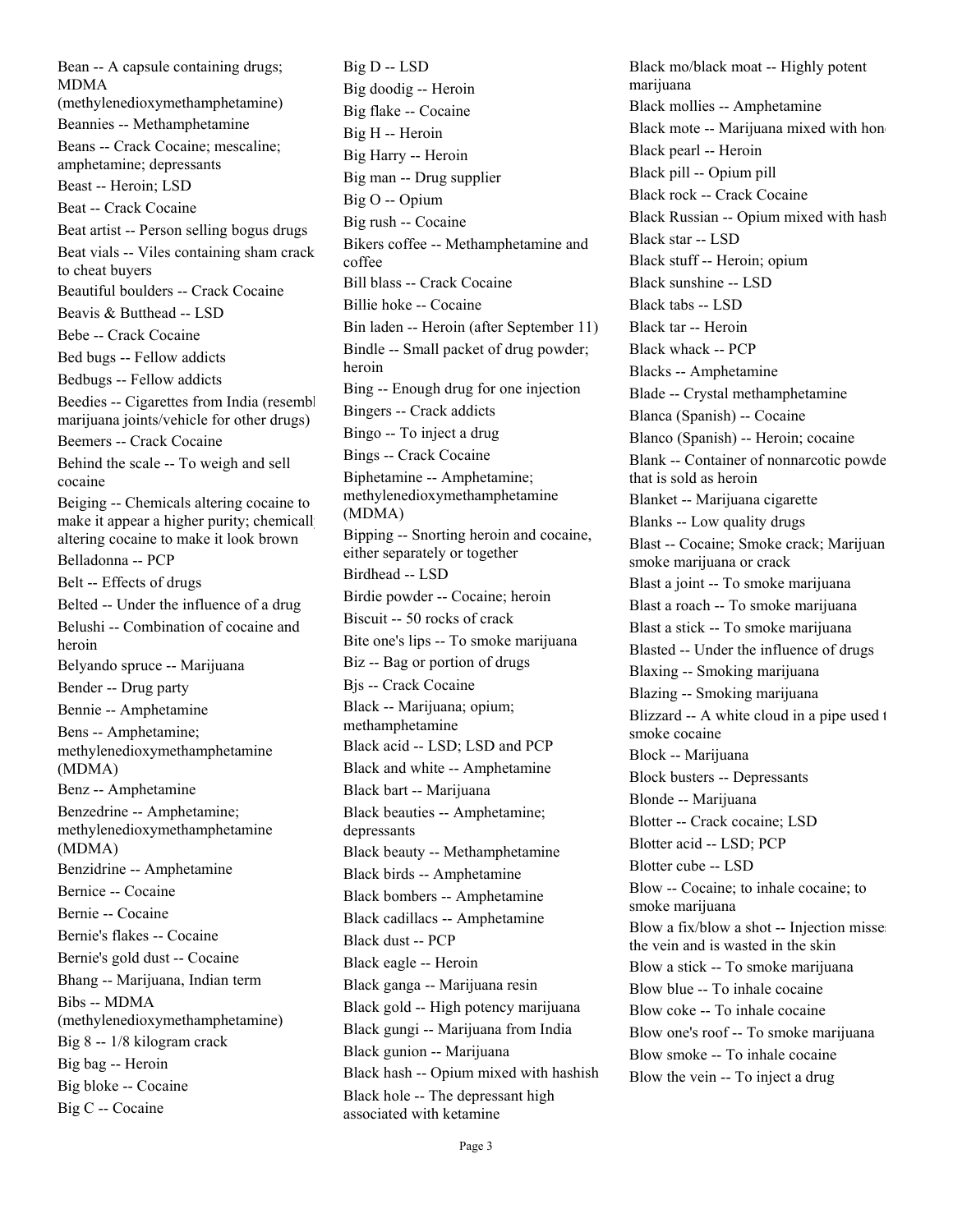Blow up -- Crack cut with lidocaine to increase size, weight, and street value Blow your mind -- Get high on hallucinogens Blowcaine -- Crack diluted with procaine Blowing smoke -- Marijuana Blowout -- Crack Blows -- Heroin Blue -- Crack Cocaine; depressants; OxyContin Blue acid -- LSD Blue angels -- Depressants Blue bag -- Heroin Blue barrels -- LSD Blue birds -- Depressants Blue boy -- Amphetamine Blue bullets -- Depressants Blue caps -- Mescaline Blue chairs -- LSD Blue cheers -- LSD Blue clouds -- Amytal (amobarbital sodium) capsules Blue de hue -- Marijuana from Vietnam Blue devil -- Depressants Blue dolls -- Depressants Blue heaven -- LSD Blue heavens -- Depressants Blue kisses -- Methylenedioxymethamphetamine (MDMA) Blue lips -- Methylenedioxymethamphetamine (MDMA) Blue madman -- PCP Blue meth -- Methamphetamine Blue microdot -- LSD Blue mist -- LSD Blue mollies -- Amphetamine Blue moons -- LSD Blue Nitro Vitality -- GBL-containing product Blue sage -- Marijuana Blue sky blond -- High potency marijuna from Colombia Blue tips -- Depressants Blue vials -- LSD Blunt -- Marijuana inside a cigar; cocaine and marijuana inside a cigar Bo -- Marijuana Bo-bo -- Marijuana

Boat -- PCP Bobo -- Crack Cocaine Bobo bush -- Marijuana Body-packer -- Individual who ingests wrapped packets of crack or cocaine to transport Body-stuffer -- Individual who ingests crack vials to avoid prosecution Bogart a joint -- Salivate on a marijuana cigarette; refuse to share Bohd -- Marijuana; PCP Bolasterone -- Injectable steroids Bolivian marching powder -- Cocaine Bollo -- Crack cocaine Bolo -- Crack Cocaine Bolt -- Amphetamine; isobutyl nitrite Bomb -- Crack; heroin; large marijuana cigarette; high potency heroin Bomb squad -- Name of crack-selling cre Bomber -- Marijuana cigarette Bombido -- Heroin; injectable amphetamine; depressants Bombita (Spanish) -- Heroin; amphetamine; depressants Bombs away -- Heroin Bone -- Marijuana; \$50 piece of crack; high purity heroin Bonecrusher -- Crack Cocaine Bones -- Crack Cocaine Bong -- Pipe used to smoke marijuana Bonita (Spanish) -- Heroin Boo -- Marijuana; methamphetamine Boo boo bama -- Marijuana Book -- 100 dosage units of LSD Boom -- Marijuana Boomers -- Psilocybin/psilocin; LSD Boost -- Crack Cocaine; to steal; to inject drug Boost and shoot -- Steal to support a habi Booster -- To inhale cocaine Boot -- To inject a drug Boot the gong -- To smoke marijuana Booted -- Under the influence of drugs Bopper -- Crack cocaine Boppers -- Amyl nitrite Botray -- Crack Cocaine Bottles -- Crack vials; amphetamine Boubou -- Crack Cocaine Boulder -- Crack Cocaine; \$20 worth of crack

Boulya -- Crack Cocaine Bouncing powder -- Cocaine Box labs -- Small, mobile, clandestine lab used to produce methamphetamine Boxed -- In jail Boy -- Cocaine; heroin Bozo -- Heroin Brain damage -- Heroin Brain pills -- Amphetamines Brain ticklers -- Amphetamine Brea (Spanish) -- Heroin Break night -- Staying up all night on a cocaine binge until daybreak Breakdown -- \$40 of crack cocaine that can be broken down into \$20 packages Brewery -- Place where drugs are made Brick -- Crack Cocaine; cocaine; marijuana; 1 kilogram of marijuana Brick gum -- Heroin Bridge or bring up -- Ready a vein for injection Britton -- Peyote Broccoli -- Marijuana Broja -- Heroin Broker -- Go between in a drug deal; hea drug user Bromo -- Nexus Brown -- Marijuana; heroin; methamphetamine Brown bombers -- LSD Brown crystal -- Heroin Brown dots -- LSD Brown rhine -- Heroin Brown sugar -- Heroin Brown tape -- Heroin Brownies -- Amphetamine Browns -- Amphetamine Bubble gum -- Cocaine; crack cocaine; marijuana from Tennessee Buck -- Shoot someone in the head Bud -- Marijuana Buda -- Marijuana; a high-grade marijuan joint filled with crack Buddha -- Potent marijuana spiked with opium Buffer -- A woman who performs oral se in exchange for crack; crack smoker Bugged -- Irritated; to be covered with sores and abscesses from repeated use of unsterile needles Bull -- Narcotics agent or police officer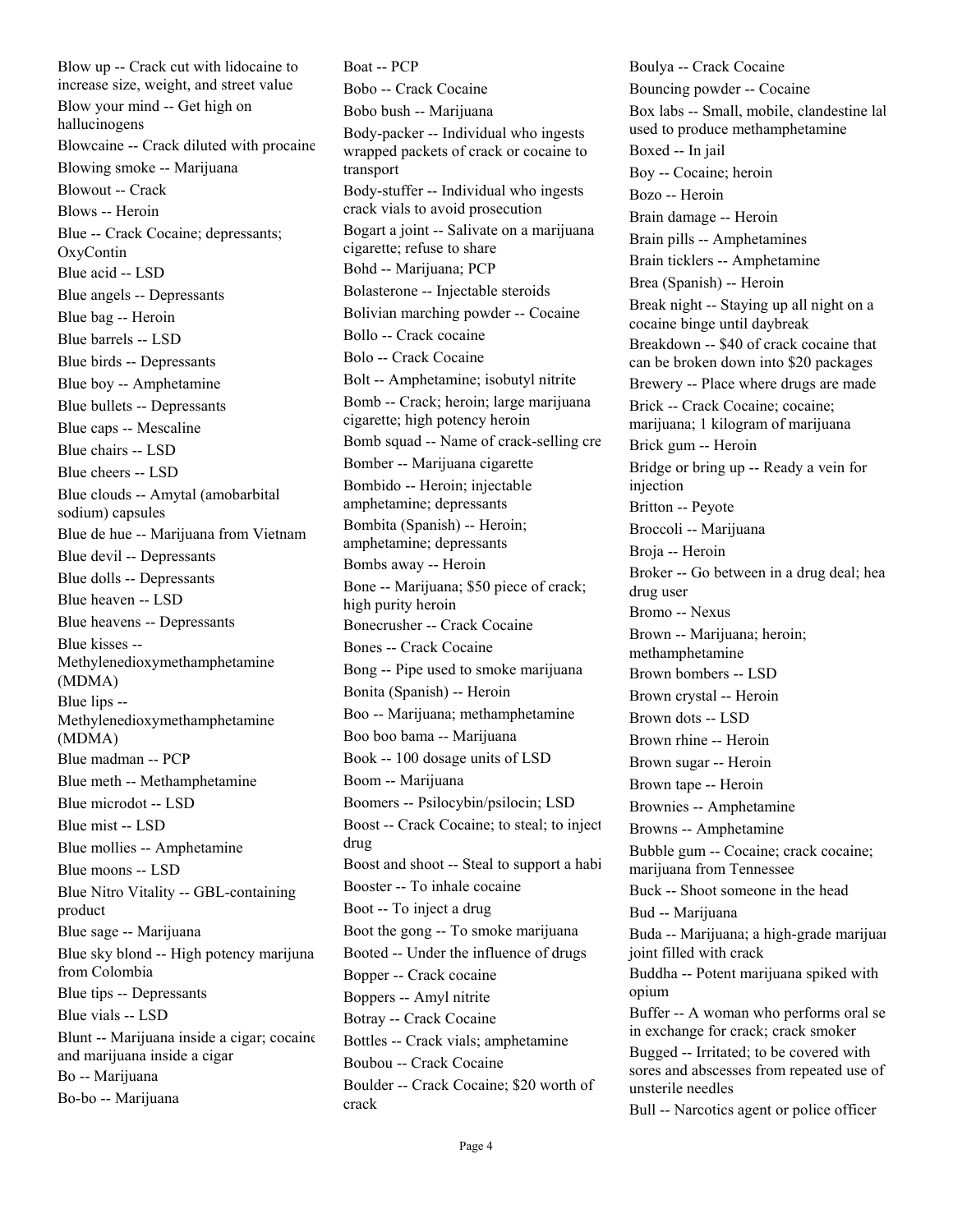Bull dog -- Heroin Bullet -- Isobutyl nitrite; inhalants Bullet bolt -- Inhalants Bullia capital -- Crack; fake crack Bullion -- Crack Cocaine Bullyon -- Marijuana Bumblebees -- Amphetamine Bummer trip -- Unsettling and threatenin experience from PCP intoxication Bump -- Crack; fake crack; cocaine; boos a high; hit of ketamine (\$20) Bumper -- Crack cocaine Bumping up -- Methylenedioxymethamphetamine (MDMA) combined with powder cocaine Bundle -- Heroin Bunk -- Fake cocaine; Crack Cocaine Burese -- Cocaine Burn one -- To smoke marijuana Burn the main line -- To inject a drug Burn transaction -- Selling a substance as certain drug Burned -- Purchase fake drugs Burned out -- Collapse of veins from repeated injections; permanent impairment from drug abuse Burnese -- Cocaine Burnie -- Marijuana Burnout -- Heavy abuser of drugs Bush -- Marijuana; cocaine; PCP Businessman's LSD -- Dimethyltryptamin Businessman's special -- Dimethyltryptamine Businessman's trip -- Dimethyltryptamine Busted -- Arrested Busters -- Depressants Busy bee -- PCP Butler -- Crack Cocaine Butt naked -- PCP Butter -- Marijuana; crack Butter flower -- Marijuana Buttons -- Mescaline Butu -- Heroin Buzz -- Under the influence of drugs Buzz bomb -- Nitrous oxide C -- Cocaine C & M -- Cocaine and morphine C joint -- Place where cocaine is sold C-dust -- Cocaine C-game -- Cocaine

C.S. -- Marijuana Caballo (Spanish) -- Heroin Cabbage head -- An individual who will use or experiment with any kind of drug Cabello (Spanish) -- Cocaine Caca -- Heroin Cactus -- Mescaline Cactus buttons -- Mescaline Cactus head -- Mescaline Cad/Cadillac -- 1 ounce Cadillac -- Cocaine; PCP Cadillac express -- Methcathinone Cafeteria use -- Use of various drugs simultaneously, particularly sedatives or hypnotics Cafeteria-style use -- Using a combinatio of different club drugs Caine -- Cocaine; Crack Cocaine Cakes -- Round discs of crack Calbo (Spanish) -- Heroin California cornflakes -- Cocaine California sunshine -- LSD Cam trip -- High potency marijuana Cambodian red/Cam red -- Marijuana fro Cambodia Came -- Cocaine Can -- Marijuana; 1 ounce Canade -- Heroin/marijuana combination Canadian black -- Marijuana Canamo -- Marijuana Canappa -- Marijuana Cancelled stick -- Marijuana cigarette Candy -- Cocaine; Crack Cocaine; amphetamine; depressants Candy blunt -- Blunts dipped in cough syrup Candy C -- Cocaine Candy flipping on a string -- Combining sequencing LSD with MDMA; mixing LSD, MDMA, and cocaine Candy Raver -- Young people who attend raves; rave attendees who wear candy jewelry Candy sugar -- Powder cocaine Candy-flipping -- LSD mixed with ecstas Candyman -- Drug supplier Cannabinol -- PCP Cannabis tea -- Marijuana Cap -- Crack Cocaine; LSD; a capsule of drug

Cap up -- Transfer bulk form drugs to capsules Capital H -- Heroin Caps -- Heroin; psilocybin/psilocin; cracl Gamma Hydroxybutyrate (GHB) Capsula (Spanish) -- Crack Cocaine Carburetor -- Crack stem attachment Carga (Spanish) -- Heroin Carmabis -- Marijuana Carne (Spanish) -- Heroin Carnie -- Cocaine Carpet patrol -- Crack smokers searching the floor for crack Carrie -- Cocaine Carrie Nation -- Cocaine Carry -- To be in posession of drugs Cartucho (Spanish) -- Package of marijuana cigarettes Cartwheels -- Amphetamine Casper -- Crack Cocaine Casper the ghost -- Crack Cocaine Cat -- Methcathinone Cat valium -- Ketamine Catnip -- Marijuana cigarette Caviar -- Combination of cocaine and marijuana; Crack Cocaine Cavite all star -- Marijuana CDs -- Crack cocaine Cecil -- Cocaine Cest -- Marijuana Chalk -- Crack Cocaine; amphetamine; methamphetamine Chalked up -- Under the influence of cocaine Chalking -- Chemically altering the color of cocaine so it looks white Champagne -- Combination of cocaine an marijuana Chandoo/chandu -- Opium Channel -- Vein into which a drug is injected Channel swimmer -- One who injects heroin Chapopote (Spanish) -- Heroin Charas -- Marijuana from India Charge -- Marijuana Charged up -- Under the influence of dru Charity -- Methylenedioxymethamphetamine (MDMA) Charley -- Heroin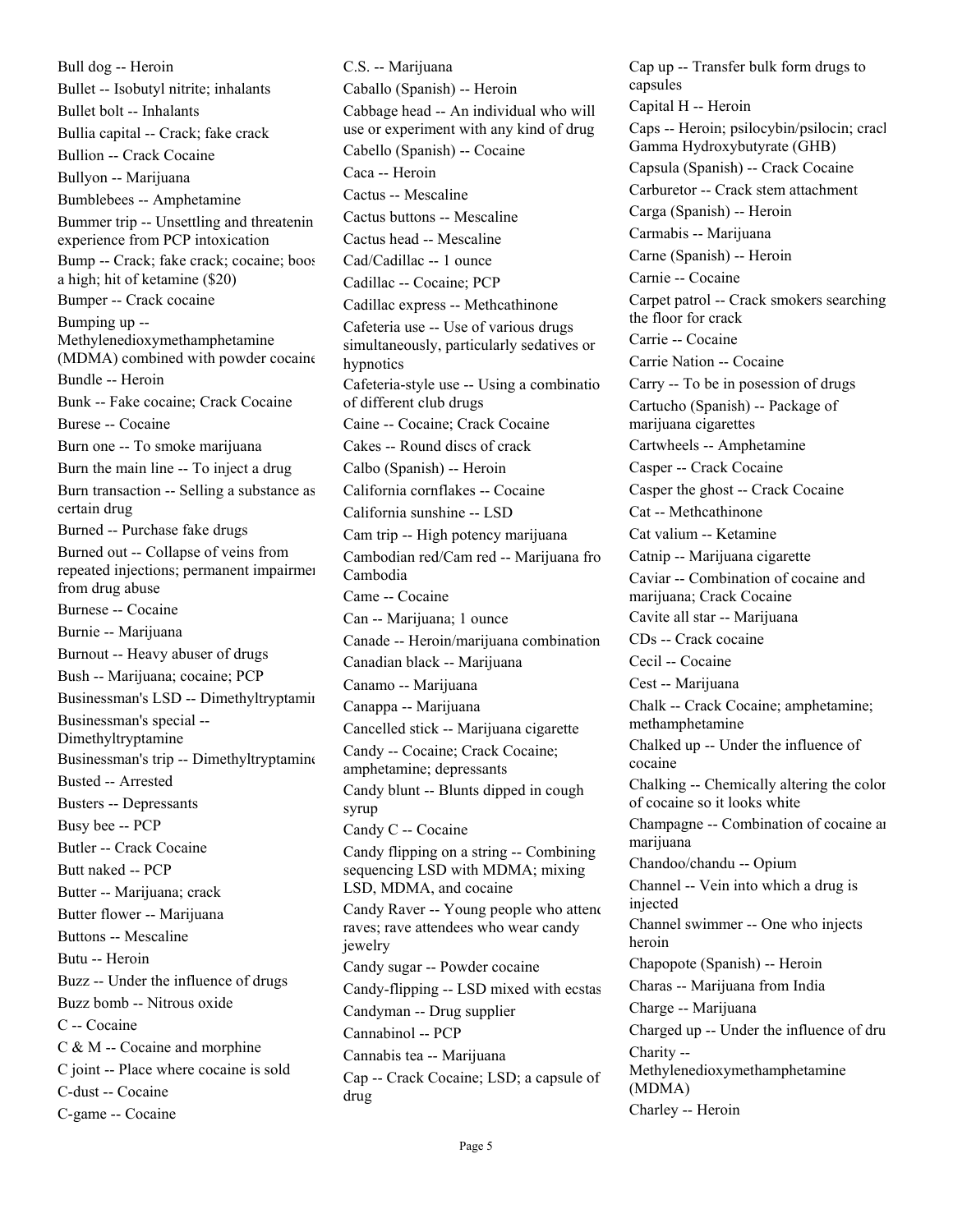Charlie -- Cocaine Chase -- To smoke cocaine; to smoke marijuana Chaser -- Compulsive crack user Chasing the dragon -- Crack mixed with heroin Chasing the tiger -- To smoke heroin Chatarra (Spanish) -- Heroin Cheap basing -- Crack Check -- Personal supply of drugs Cheeba -- Marijuana Cheeo -- Marijuana Cheese -- Heroin Chemical -- Crack Cocaine Chemo -- Marijuana Cherry Meth -- Gamma hydroxybutyrate (GHB) Chewies -- Crack Cocaine Chiba -- Heroin Chiba chiba -- High potency marijuana from Colombia Chicago black -- Marijuana, term from Chicago Chicago green -- Marijuana Chicken Feed -- Methamphetamine Chicken powder -- Amphetamine Chicken scratch -- Searching on hands an knees for crack or cocaine Chicle (Spanish) -- Heroin Chief -- LSD; mescaline Chiefing -- To smoke marijuana Chieva -- Heroin Chillum -- An object used to smoke opium, hashish, and marijuana China cat -- High potency heroin China girl -- Fentanyl China town -- Fentanyl China White -- Heroin; fentanyl; syntheti heroin Chinese molasses -- Opium Chinese red -- Heroin Chinese tobacco -- Opium Chip -- Heroin Chipper -- Occasional user; occasional heroin user; occasional Hispanic user Chipping -- Using drugs occasionally Chippy -- Cocaine Chips -- Tobacco or marijuana cigarettes laced with PCP Chira -- Marijuana

Chiva/chieva (Spanish) -- Heroin Choco-fan -- Heroin Chocolate -- Marijuana; opium; amphetamine Chocolate Chip Cookies -- MDMA combined with heroin or methadone Chocolate chips -- LSD Chocolate ecstasy -- Crack made brown b adding chocolate milk during production Chocolate rock -- Crack smoked together with heroin Choe -- Cocaine Cholly -- Cocaine Chorals -- Depressants Christina -- Amphetamine Christmas rolls -- Depressants Christmas tree -- Marijuana; amphetamin methamphetamine; depressant Christmas tree meth -- Green methamphetamine produced using Drano crystals Chronic -- Marijuana; marijuana mixed with crack Chrystal methadrine -- Methylenedioxymethamphetamine (MDMA) Chucks -- Hunger following withdrawal from heroin Chunky -- Marijuana Churus -- Marijuana Cid -- LSD Cigarette paper -- Packet of heroin Cigarrode cristal -- PCP Cinnamon -- Methamphetamine Circles -- Rohypnol Citrol -- High potency marijuana, from Nepal CJ -- PCP Clam bake -- Sitting inside a car or other small, enclosed space and smoking marijuana Clarity -- Methylenedioxymethamphetamine (MDMA) Clear -- Methamphetamine Clear up -- Stop drug use Clicker -- Crack mixed with PCP; marijuana dipped in formaldehyde and smoked Clickums -- A marijuana cigarette laced with PCP. Cliffhanger -- PCP

Climax -- Crack; heroin; isobutyl nitrite; inhalants Climb -- Marijuana cigarette Clips -- Rows of vials heat-sealed togethe Clocker -- Entry level crack dealers who sell drugs 24 hours a day. Clocking paper -- Profits from selling dru Closet baser -- User of crack who prefers anonymity Cloud -- Crack Cocaine Cloud nine -- Crack cocaine; methylenedioxymethamphetamine (MDMA) Cluck -- Crack smoker Cluckers -- Middlemen who facilitate the connection between buyers and sellers Co-pilot -- Amphetamine Coasting -- Under the influence of drugs Coasts to coasts -- Amphetamine Coca -- Cocaine Cocaine blues -- Depression after extende cocaine use Cochornis -- Marijuana Cocktail -- Cigarette laced with cocaine of crack; partially smoked marijuana cigaret inserted in regular cigarette; to smoke cocaine in a cigarette Coco rocks -- Dark brown crack made by adding chocolate pudding during production Coco snow -- Benzocaine used as cutting agent for crack Cocoa puff -- To smoke cocaine and marijuana Cocofan (Spanish) -- Brown Tar Heroin Coconut -- Cocaine Cod -- Large amount of money Coffee -- LSD Coke -- Cocaine; Crack Cocaine Coke bar -- A bar where cocaine is openl used Cola -- Cocaine Colas -- Marijuana Cold turkey -- Sudden withdrawal from drugs Coli -- Marijuana Coliflor tostao (Spanish) -- Marijuana Colombian -- Marijuana Colorado cocktail -- Marijuana Columbo -- PCP Columbus black -- Marijuana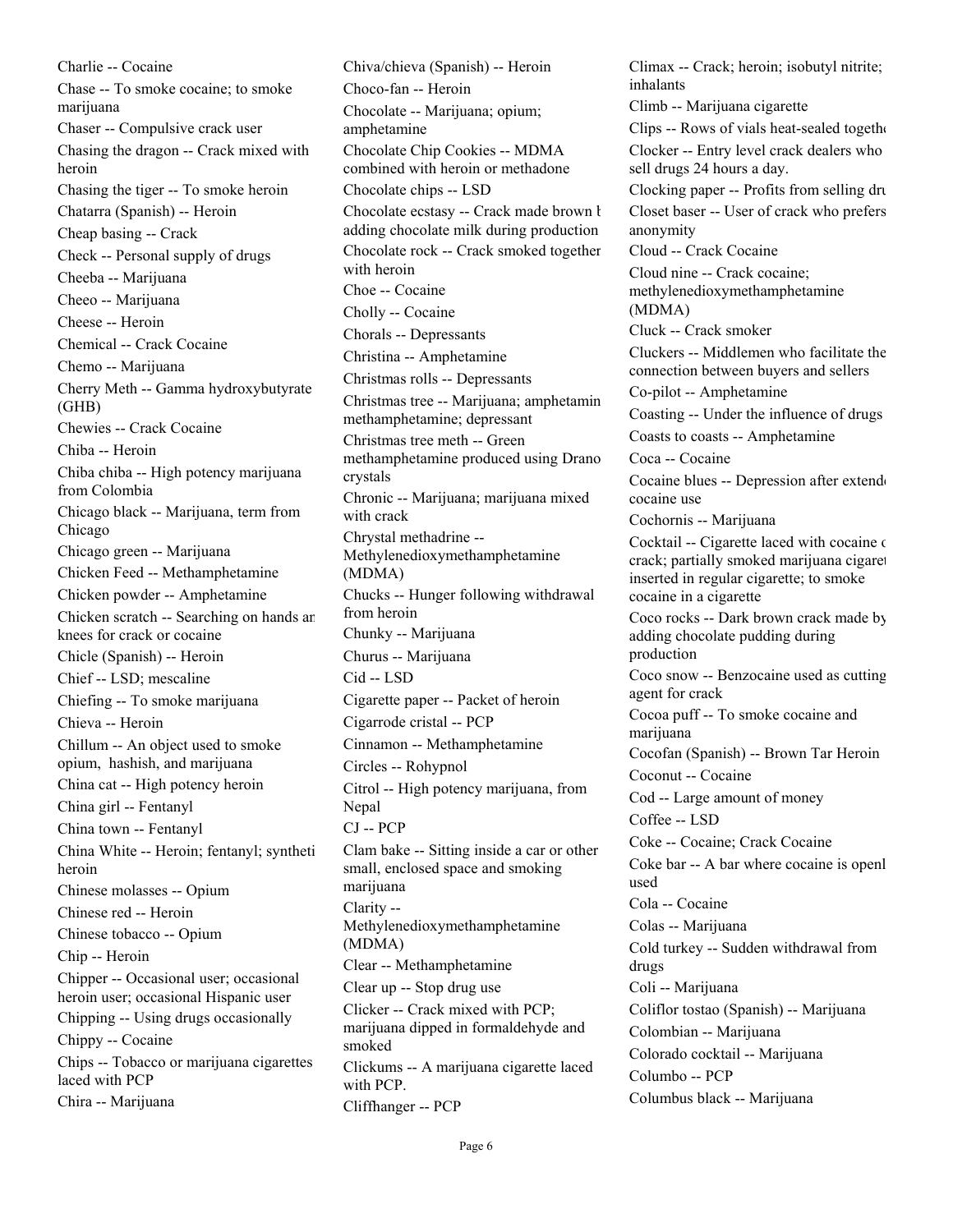Combol -- Cocaine Come home -- End a "trip" from LSD Come up -- A person who sells drugs for money; to take a small amount of money and increase to a large amount. Comeback -- Benzocaine and mannitol used to adulterate cocaine for conversion to crack Conductor -- LSD Connect -- Purchase drugs; supplier of illegal drugs Contact lens -- LSD Cook -- Mix heroin with water; heating heroin to prepare it for injection Cook down -- Process in which users liquify heroin in order to inhale it Cooker -- To inject a drug; person who manufactures methamphetamine Cookies -- Crack Cocaine Cooking up -- To process powdered cocaine into crack. Cooler -- Cigarette laced with a drug Coolie -- Cigarette laced with cocaine Cop -- Obtain drugs Copping zones -- Specific areas where buyers can purchase drugs Coral -- Depressant Coriander seeds -- Cash Cork the air -- To inhale cocaine Corrine -- Cocaine Corrinne -- Cocaine Cosa (Spanish) -- Marijuana Cotics -- Heroin Coties -- Codeine Cotton -- Currency Cotton brothers -- Cocaine, heroin and morphine Cotton fever -- Critically high temperatur associated with accidentally injecting cotton fibers into blood stream Courage pills -- Heroin; depressants Course note -- Bill larger than \$2 Cozmo's -- PCP CR -- Methamphetamine Crack -- Cocaine Crack attack -- Craving for crack Crack back -- Marijuana and crack Crack cooler -- Crack soaked in wine cooler Crack gallery -- Place where crack is bought and sold

Crack house -- Place where crack is used Crack Kits -- Glass pipe and copper mesh Crack spot -- Area where people can purchase crack; place where crack is sold but not used Cracker jack -- Crack smoker Cracker jacks -- Crack smokers Crackers -- LSD; Talwin and ritalin combination is injected and produces an effect similar to the effect of heroin mixe with cocaine. Crank -- Crack Cocaine; heroin; amphetamine; methamphetamine; methcathinone Cranking up -- To inject a drug Crankster -- Someone who uses or manufatures methamphetamine Crap -- Low quality heroin Crash -- Sleep off effects of drugs Crazy coke -- PCP Crazy Eddie -- PCP Crazy weed -- Marijuana Credit card -- Crack stem Crib -- Crack Cocaine Crimmie -- Cigarette laced with crack Crink -- Methamphetamine Cripple -- Marijuana cigarette Cris -- Methamphetamine Crisscross -- Amphetamine Crisscrossing -- The practice of setting up a line of cocaine next to a line of heroin. The user places a straw in each nostril an snorts about half of each line. Then the straws are crossed and the remaining line are snorted Cristal (Spanish) -- Methylenedioxymethamphetamine (MDMA) Cristina (Spanish) -- Methamphetamine Cristy -- Smokable methamphetamine Croak -- Crack mixed with methamphetamine; methamphetamine Crop -- Low quality heroin Cross tops -- Amphetamine Crossles -- Methamphetamine Crossroads -- Amphetamine Crown crap -- Heroin Crumbs -- Tiny pieces of crack Crunch & Munch -- Crack Cocaine

Crush and rush -- Method of methamphetamine production in which starch is not filtered out of the ephedrine pseudoephedrine tablets. Cruz (Spanish) -- Opium from Veracruz, Mexico Crying weed -- Marijuana Cryppie -- Marijuana Crypto -- Methamphetamine Cryptonie -- Marijuana Crystal -- Cocaine; amphetamine; methamphetamine;PCP Crystal glass -- Crystal shards of methamphetamine Crystal joint -- PCP Crystal meth -- Methamphetamine Crystal methadrine -- Amphetamine Crystal T -- PCP Crystal tea -- LSD Cube -- LSD; 1 ounce Cubes -- Marijuana tablets; crack cocaine Culican -- High potency marijuana from Mexico Cupcakes -- LSD Cura (Spanish) -- Heroin Cushion -- Vein into which a drug is injected Cut -- Adulterate drugs Cut-deck -- Heroin mixed with powdered milk Cycline -- PCP Cyclones -- PCP D -- LSD; PCP Dabble -- Use drugs occasionally Dagga -- Marijuana Dama blanca (Spanish) -- Cocaine Dance fever -- Fentanyl Dank -- Marijuana; the practice of lacing cigarettes with formaldehyde Dawamesk -- Marijuana Dead on arrival -- Heroin Dead president -- Heroin Dead road -- Methylenedioxymethamphetamine (MDMA) Debs -- Amphetamine; methylenedioxymethamphetamine (MDMA) Deca-Duabolin -- Injectable steroids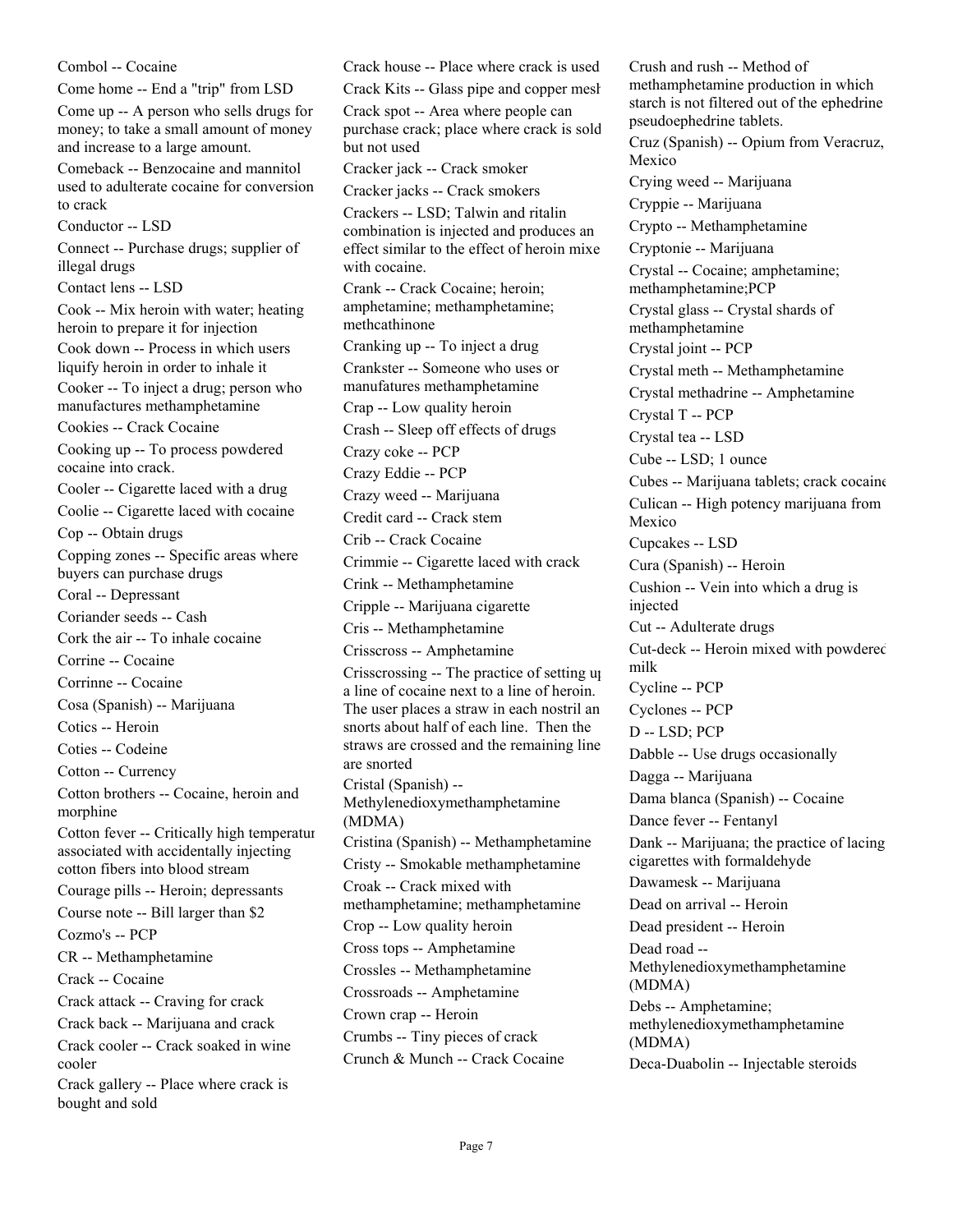Decadence -- Methylenedioxymethamphetamine (MDMA) Deck -- 1 to 15 grams of heroin, also known as a bag; packet of drugs Deeda -- LSD Delatestryl -- Injectable steroids Demo -- Crack stem; sample-size quantity of crack Demolish -- Crack Dep-testosterone -- Injectable steroids Desocsins -- Methamphetamine Desogtion -- Methamphetamine DET -- Dimethyltryptamine Detroit pink -- PCP Deuce -- Heroin; \$2 worth of drugs Devil drug -- Crack Cocaine Devil's dandruff -- Crack cocaine; powde cocaine Devil's dick -- Crack pipe Devil's dust -- PCP Devilsmoke -- Crack Cocaine Dew -- Marijuana Dews -- \$10 worth of drugs Dex -- Amphetamine; methylenedioxymethamphetamine (MDMA) Dexedrine -- Amphetamine; methylenedioxymethamphetamine (MDMA) Dexies -- Amphetamine Diablito (Spanish) -- Combination of crac cocaine and marijuana in a joint Diambista -- Marijuana Diamond folds -- Folded paper used to package drugs Diamonds -- Amphetamines; methylenedioxymethamphetamine (MDMA) Dianabol -- Veterinary steroids; veterinar and oral Dice -- Crack Cocaine Diesel -- Heroin Diet pills -- Amphetamine Dihydrolone -- Injectable steroids Dimba -- Marijuana from West Africa Dime -- Crack Cocaine; \$10 worth of cra Dime bag -- \$10 worth of drugs Dime special -- Crack Cocaine Dime's worth -- Amount of heroin to cau death

Ding -- Marijuana Dinkie dow -- Marijuana Dinosaurs -- Populations of heroin users their forties and fifties Dip -- Crack Cocaine Dipper -- PCP Dipping out -- Crack runners taking a portion of crack from vials Dirt -- Heroin Dirt grass -- Inferior quality marijuana Dirty basing -- Crack Cocaine Dirty joints -- Combination of crack cocaine and marijuana Disco biscuit -- Depressants; methylenedioxymethamphetamine (MDMA) Disco biscuits -- Depressants; methylenedioxymethamphetamine (MDMA) Disco pellets -- Stimulant Discorama -- Inhalants Disease -- Drug of choice Ditch -- Marijuana Ditch weed -- Inferior quality marijuana Djamba -- Marijuana DMT -- Dimethyltryptamine; PCP Do a joint -- Marijuana Do a line -- To inhale cocaine Do it Jack -- PCP DOA -- Crack; heroin; PCP Doctor -- Methylenedioxymethamphetamine (MDMA) Doctor shopping -- The practice of going from doctor to doctor to obtain prescriptions for pharmaceuticals Dog -- Good friend Dog food -- Heroin Dogie -- Heroin Dollar -- \$100 worth of drugs Dolls -- Amphetamines; depressant; methylenedioxymethamphetamine (MDMA) Domes -- LSD Domestic -- Locally grown marijuana Domex -- PCP and MDMA Dominoes -- Amphetamine Don jem -- Marijuana Don Juan -- Marijuana Dona Juana (Spanish) -- Marijuana Dona Juanita (Spanish) -- Marijuana

Donk -- Marijuana/PCP combination Doob -- Marijuana Doobee -- Marijuana Doobie/dubbe/duby -- Marijuana Doogie/doojee/dugie -- Heroin Dooley -- Heroin Doosey -- Heroin Dope -- Marijuana; heroin; any other dru Dope fiend -- A person who is drug dependent; crack adict Dope smoke -- To smoke marijuana Dopium -- Opium Doradilla -- Marijuana Dors and 4's -- Combination of Doriden and Tylenol 4 Doses -- LSD Dots -- LSD Doub -- \$20 rock of crack Double breasted dealing -- Dealing cocaine and heroin together Double bubble -- Cocaine Double cross -- Amphetamine Double dome -- LSD Double rock -- Crack diluted in procaine Double trouble -- Depressants Double up -- When a crack dealer deliver an extra rock as a marketing ploy to attra customers Double ups -- A \$20 rock that can be broken into two \$20 rocks Double yoke -- Crack Cocaine Dove -- \$35 piece of crack Dover's deck -- Opium Dover's powder -- Opium Down -- Codeine cough syrup Downer -- Depressants Downie -- Depressants Dr. Feelgood -- Heroin Draf -- Marijuana; ecstasy, with cocaine Draf weed -- Marijuana Drag weed -- Marijuana Dragon rock -- Mixture of heroin and cra Draw up -- To inject a drug Dream -- Cocaine Dream gun -- Opium Dream stick -- Opium Dreamer -- Morphine Dreams -- Opium Dreck -- Heroin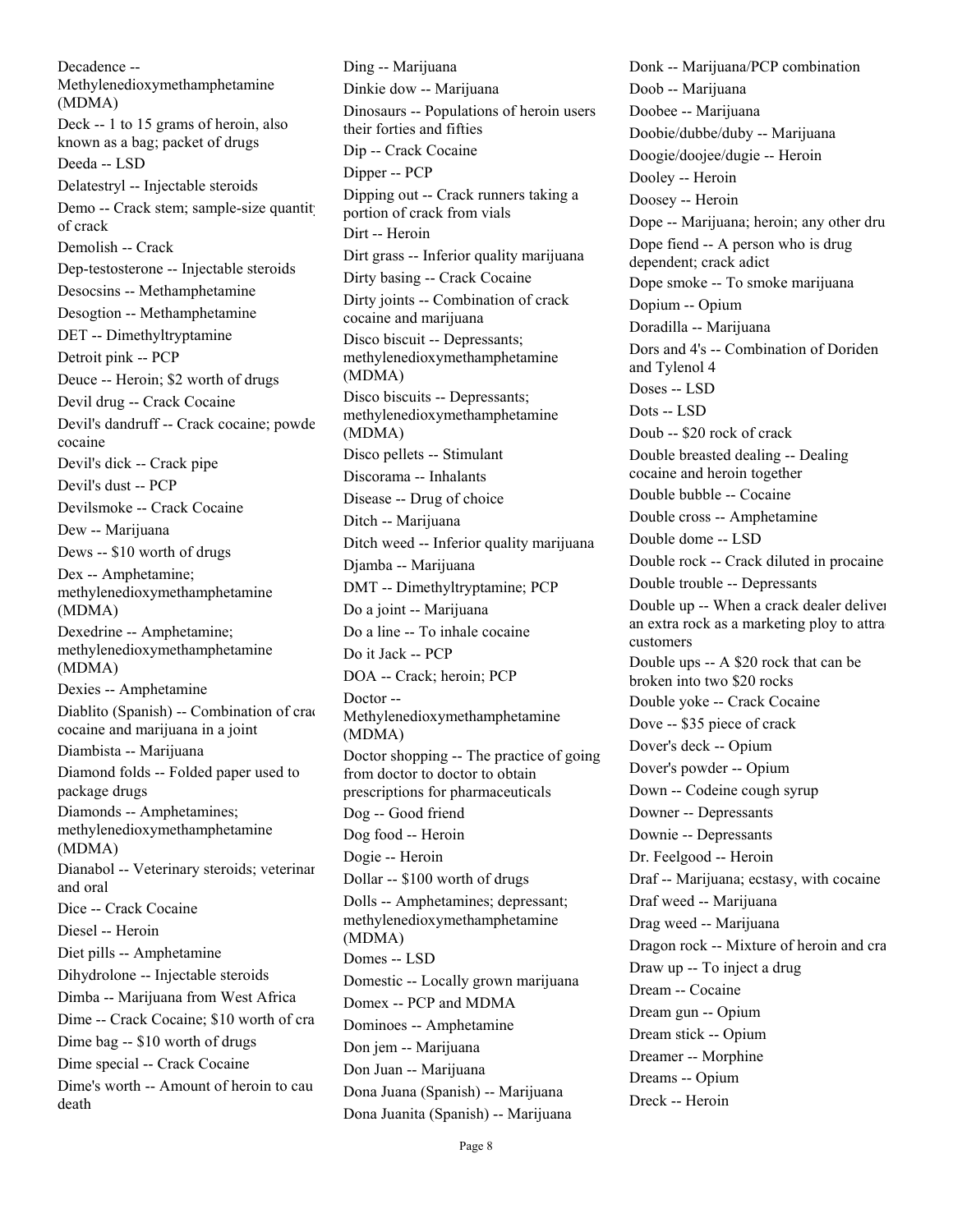Drink -- PCP Drivers -- Amphetamine; methylenedioxymethamphetamine (MDMA) Drop -- To swallow drugs Dropper -- To inject a drug Dropping -- Wrapping methamphetamine in bread and then consuming it Drowsy high -- Depressants Dry high -- Marijuana Dry up -- To inject drugs Dub -- When a crack dealer delivers an extra rock as a marketing ploy to attract customers Dube -- Marijuana Duby -- Marijuana Duct -- Cocaine Due -- Residue of oils trapped in a pipe after smoking base Duji -- Heroin Dujra -- Heroin Dujre -- Heroin Dummy dust -- PCP Dump -- To vomit after taking drugs Durabolin -- Injectable steroids Durong -- Marijuana Duros (Spanish) -- Marijuana Dust -- Marijuana mixed with various chemicals; cocaine; heroin; PCP Dust blunt -- Marijuana/PCP combination Dust joint -- PCP Dust of angels -- PCP Dusted parsley -- PCP Dusting -- Adding PCP, heroin, or anothe drug to marijuana Dymethzine -- Injectable steroids Dynamite -- Cocaine mixed with heroin Dyno -- Heroin Dyno-pure -- Heroin E -- Ecstasy (Methylenedioxymethamphetamine; MDMA) E-bombs -- MDMA (methylenedioxymethamphetamine) E-puddle -- Sleeping due to MDMA use/exhaustion E-tard -- Person under the influence of MDMA (methylenedioxymethamphetamine) Earth -- Marijuana cigarette Easing powder -- Opium

Eastside player -- Crack Cocaine Easy lay -- Gamma hydroxybutyrate (GH Easy score -- Obtaining drugs without difficulties Eating -- Taking a drug orally Ecstasy -- Methylenedioxymethamphetamine (MDMA) Egg -- Crack Cocaine Egyptians -- Methylenedioxymethamphetamine (MDMA) Eight ball -- 1/8 ounce of drugs Eightball -- Crack mixed with heroin Eighth -- Heroin El diablito (Spanish) -- Cocaine, marijuana, heroin and PCP El diablo (Spanish) -- Cocaine, marijuana and heroin Elbows -- One pound of methamphetamin Electric Kool Aid -- LSD Electric kool-aid -- Crack cocaine Elephant -- Marijuana; PCP Elephant flipping -- Use of PCP and MDMA Elephant trank -- PCP Elephant tranquilizer -- PCP Elvis -- LSD Embalming fluid -- PCP Emergency gun -- Instrument used to inje other than a syringe Emsel -- Morphine Endo -- Marijuana Energizer -- PCP Enoltestovis -- Injectable steroids Ephedrone -- Methcathinone Equipose -- Veterinary steroids Erth -- PCP Esnortiar (Spanish) -- Cocaine Esra -- Marijuana Essence -- Methylenedioxymethamphetamine (MDMA) Estuffa -- Heroin ET -- Alpha-ethyltryptamine Eve -- Methylenedioxymethamphetamine (MDMA) Everclear -- Cocaine; gamma hydroxybutyrate (GHB)

Exiticity -- Methylenedioxymethamphetamine (MDMA) Explorers club -- Group of LSD users Eye opener -- Crack; amphetamine Eye openers -- Amphetamine Factory -- Place where drugs are package diluted, or manufactured Fake STP -- PCP Fall -- Arrested Fallbrook redhair -- Marijuana, term from Fallbrook, CA Famous dimes -- Crack Cocaine Fantasia -- Dimethyltryptamine Fantasy -- Gamma hydroxybutyrate (GHI Fast -- Methamphetamine Fast white lady -- Powder cocaine Fastin -- Amphetamine; methylenedioxymethamphetamine (MDMA) Fat bags -- Crack Cocaine Fatty -- Marijuana cigarette Feed bag -- Container for marijuana Feeling -- Marijuana Feenin -- Behavior associated with a person craving cocaine or other addictive substances when they are unavailable Felix the Cat -- LSD Ferry dust -- Heroin Fi-do-nie -- Opium Fields -- LSD Fiend -- Someone who smokes marijuana alone Fifteen cents -- \$15 worth of drugs Fifty-one -- Crack; crack sprinkled on tobacco Finajet/finaject -- Veterinary steroids Fine stuff -- Marijuana Finger -- Marijuana cigarette Finger lid -- Marijuana Fir -- Marijuana Fire -- Crack and methamphetamine; to inject a drug Fire it up -- To smoke marijuana Firewater -- GBL-containing product Firewood -- Marijuana First line -- Morphine Fish scales -- Crack Cocaine Five C note -- \$500 bill Five cent bag -- \$5 worth of drugs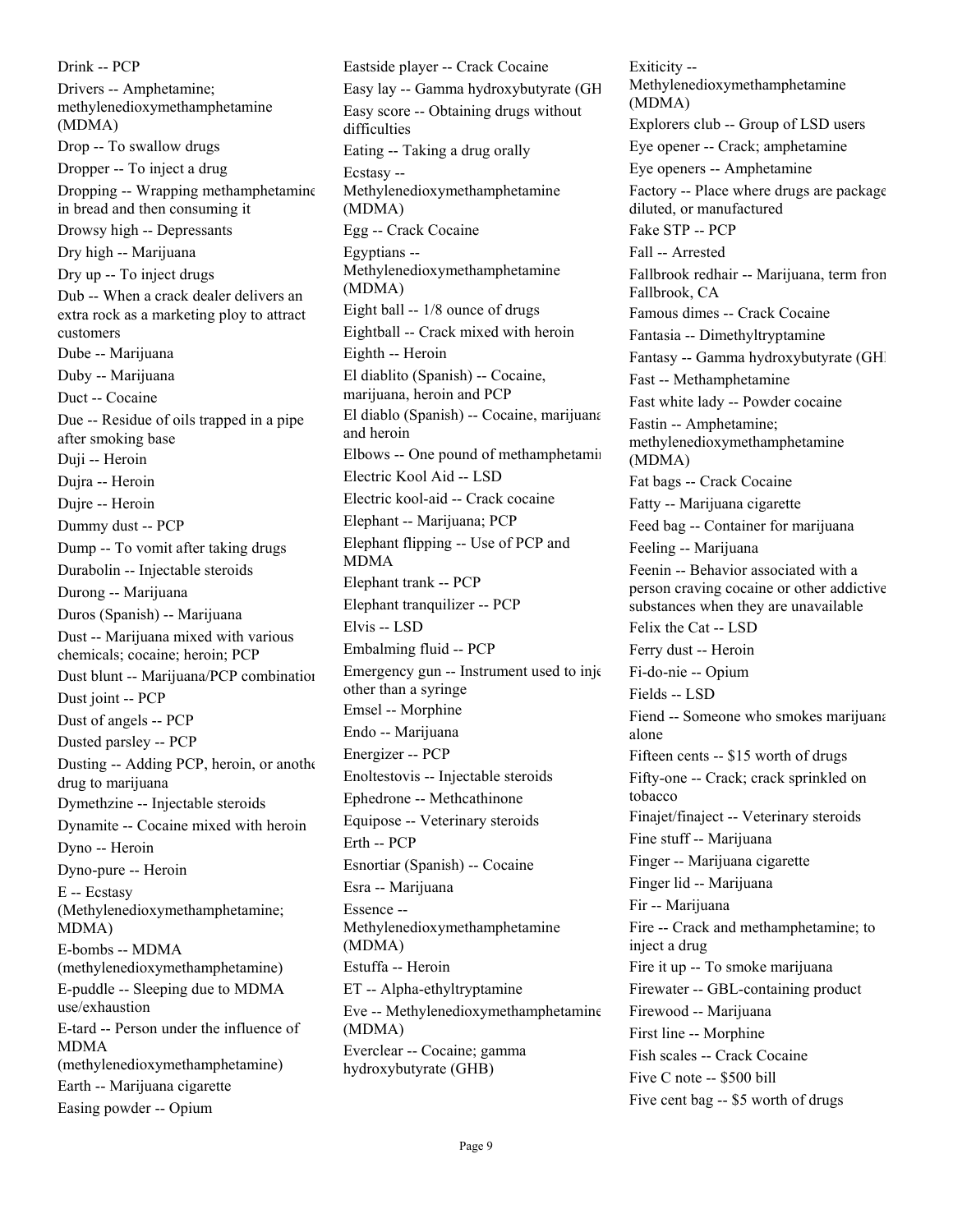Five dollar bag -- \$50 worth of drugs Five-way -- Combines snorting of heroin cocaine, methamphetamine, ground up flunitrazepam pills, and drinking alcohol Fives -- Amphetamine Fix -- To inject a drug Fizzies -- Methadone Flag -- Appearance of blood in the vein Flake -- Cocaine Flakes -- PCP Flame cooking -- Smoking cocaine base l putting the pipe over a stove flame Flamethrowers -- Cigarette laced with cocaine and heroin; heroin, cocaine and tobacco Flash -- LSD; the rush of cocaine injectic Flat blues -- LSD Flat chunks -- Crack cut with benzocaine Flatliners -- 4-methylthioamphetamine Flave -- Powder cocaine Flea powder -- Low purity heroin Flex -- Fake crack (rock cocaine) Flipping -- Methylenedioxymethamphetamine (MDMA) Florida snow -- Cocaine Flower -- Marijuana Flower flipping -- Ecstasy (MDMA) mix with mushrooms Flower tops -- Marijuana Fly Mexican airlines -- To smoke marijua Flying -- Under the influence of drugs Foil -- Heroin Following that cloud -- Searching for dru Foo Foo -- Cocaine Foo foo stuff -- Heroin; cocaine Foo-foo dust -- Cocaine Foolish powder -- Cocaine; heroin Footballs -- Amphetamine Forget me drug -- Rohypnol Forget pill -- Rohypnol Forget-me pill -- Rohypnol Forwards -- Amphetamine Four leaf clover -- Methylenedioxymethamphetamine (MDMA) Fraho/frajo -- Marijuana Freebase -- To smoke cocaine; Crack Cocaine Freebasing -- Smoking crack cocaine

Freeze -- Cocaine; renege on a drug deal French blue -- Amphetamine French fries -- Crack Cocaine Fresh -- PCP Friend -- Fentanyl Fries -- Crack Cocaine Frios (Spanish) -- Marijuana laced with PCP Frisco special -- Cocaine, heroin, and LS Frisco speedball -- Cocaine, heroin, and a dash of LSD Friskie powder -- Cocaine Fry -- Marijuana cigarettes dipped in embalming fluid, sometimes also laced with PCP; Crack Cocaine Fry daddy -- Crack and marijuana; cigarette laced with crack; marijuana join laced with crack Fry sticks -- Marijuana cigarettes dipped embalming fluid, sometimes also laced with PCP Fu -- Marijuana Fuel -- Marijuana mixed with insecticides PCP Fuete -- Hypodermic needle Fuma D'Angola (Portugese) -- Marijuana Furra -- Heroin G -- \$1000 or 1 gram of drugs; term for a unfamiliar male; Gamma hydroxybutyrat (GHB) G-riffic -- Gamma hydroxybutyrate (GHI G-rock -- One gram rock cocaine G-shot -- Small dose of drugs used to hol off withdrawal symptoms until full dose can be taken G.B. -- Depressants Gaffel -- Fake cocaine Gaffus -- Hypodermic needle Gage/gauge -- Marijuana Gagers -- Methcathinone Gaggers -- Methcathinone Gaggler -- Amphetamine; methylenedioxymethamphetamine (MDMA) Galloping horse -- Heroin Gallup -- Heroin Gamma Oh -- Gamma hydroxybutyrate (GHB) Gamot -- Heroin Gange -- Marijuana

Gangster -- Marijuana; person who uses manufactures methamphetamine Gangster pills -- Depressants Ganja -- Marijuana; term from Jamaica Gank -- Fake crack Ganoobies -- State of being stoned and laughing uncontrollably Garbage -- Inferior quality marijuana; low quality heroin Garbage heads -- Users who buy crack from street dealers instead of cooking it themselves Garbage rock -- Crack Cocaine Gash -- Marijuana Gasper -- Marijuana cigarette Gasper stick -- Marijuana cigarette Gato (Spanish) -- Heroin Gauge butt -- Marijuana GBH -- Gamma hydroxybutyrate(GHB) GBL -- Gamma butyrolactone; used in making Gamma hydroxybutyrate (GHB) Gee -- Opium Geek -- Crack mixed with marijuana Geek-joints -- Cigarettes or cigars filled with tobacco and crack; a marijuana cigarette laced with crack or powdered cocaine Geeker -- Crack users Geep -- Methamphetamine Geeter -- Methamphetamine Geeze -- To inhale cocaine Geezer -- To inject a drug Geezin a bit of dee gee -- To inject a drug George -- Heroin George smack -- Heroin Georgia home boy -- Gamma hydroxybutyrate (GHB) Get a gage up -- To smoke marijuana Get a gift -- Obtain drugs Get down -- To inject a drug Get high -- To smoke marijuana Get lifted -- Under the influence of drugs Get off -- To inject a drug; get "high" Get off houses -- Private places heroin users can purchase & use heroin for a fee Get the wind -- To smoke marijuana Get through -- Obtain drugs Getgo -- Methamphetamine Getting roached -- Using Rohypnol Getting snotty -- Using heroin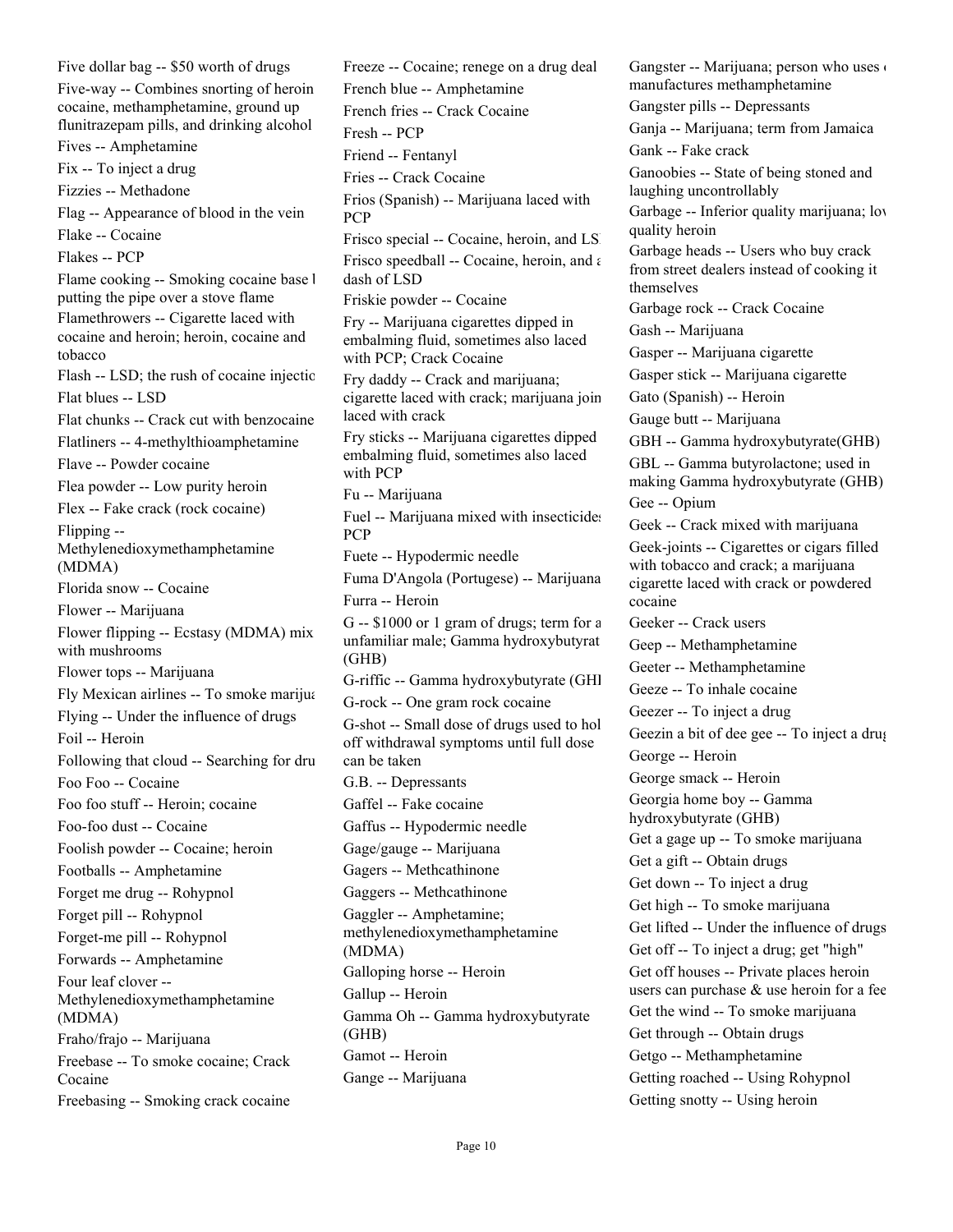Ghana -- Marijuana GHB -- Gamma hydroxybutyrate Ghost -- LSD Ghostbusting -- Smoking cocaine; searching for white particles in the belief that they are crack Gick monster -- Crack smoker Gift-of-the-sun -- Cocaine Gift-of-the-sun-god -- Cocaine Giggle smoke -- Marijuana Giggle weed -- Marijuana Gimmick -- Drug injection equipment Gimmie -- Crack and marijuana; marijuan joint laced with crack Gin -- Cocaine Girl -- Cocaine; Crack Cocaine; heroin Girlfriend -- Cocaine Giro house -- Non-bank financial institutions for businesses frequently used by drug traffickers to launder drug procee Give wings -- Inject someone or teach someone to inject heroin Glacines -- Heroin Glad stuff -- Cocaine Glading -- Using inhalant Glass -- Heroin; amphetamine; hypoderm needle; methamphetamine Glass gun -- Hypodermic needle Glo -- Crack Cocaine Gluey -- One who sniffs or inhales glue Go -- Amphetamines; methylenedioxymethamphetamine (MDMA) Go into a sewer -- To inject a drug; inject in the vein Go loco -- To smoke marijuana Go on a sleigh ride -- To inhale cocaine Go-fast -- Methcathinone; crank; methamphetamine Goat -- Heroin Goblet of jam -- Marijuana God's drug -- Morphine God's flesh -- LSD; psilocybin/psilocin God's medicine -- Opium Gold -- Marijuana; Crack Cocaine; heroin Gold dust -- Cocaine Gold star -- Marijuana Golden -- Marijuana Golden dragon -- LSD Golden eagle -- 4-methylthioamphetamin Golden girl -- Heroin Golden leaf -- Very high quality marijuan Golf ball -- Crack Cocaine Golf balls -- Depressants Golpe -- Heroin Goma (Spanish) -- Black tar heroin; opiu Gondola -- Opium Gone, Shot to the curb -- Lost everything to crack Gong -- Marijuana; opium Gonj -- Marijuana Goob -- Methcathinone Good -- PCP; heroin Good and plenty -- Heroin Good butt -- Marijuana cigarette Good giggles -- Marijuana Good go -- Proper amount of drugs for th money paid Good H -- Heroin Good Horse -- Heroin Good lick -- Good drugs Good stuff -- High potency drug, especially marijuana Goodfellas -- Fentanyl Goody-goody -- Marijuana Goof butt -- Marijuana cigarette Goofball -- Cocaine mixed with heroin; depressants Goofers -- Depressants Goofy's -- LSD Goon -- PCP Goon dust -- PCP Goop -- Gamma hydroxybutyrate (GHB) Gopher -- Person paid to pickup drugs Gorge -- Marijuana Goric -- Opium Gorilla biscuits -- PCP Gorilla pills -- Depressants Gorilla tab -- PCP Got it going on -- Fast sale of drugs Graduate -- Completely stop using drugs; progress to stronger drugs Gram -- Hashish Granulated Orange -- Methamphetamine Grape parfait -- LSD Grass -- Marijuana Grass brownies -- Marijuana Grasshopper -- Marijuana Grata -- Marijuana

Gravel -- Crack Cocaine Gravy -- Heroin; to inject a drug Grease -- Currency Great bear -- Fentanyl Great hormones at bedtime -- Gamma hydroxybutyrate (GHB) Great tobacco -- Opium Green -- Inferior quality marijuana; ketamine; PCP Green buds -- Marijuana Green double domes -- LSD Green dragons -- Depressants Green frog -- Depressants Green goddess -- Marijuana Green goods -- Paper currency Green leaves -- PCP Green single dome -- LSD Green tea -- PCP Green wedge -- LSD Greenies -- Amphetamines; methylenedioxymethamphetamine (MDMA) Greens/green stuff -- Paper currency Greeter -- Marijuana Gremmies -- Combination of cocaine and marijuana Greta -- Marijuana Grey shields -- LSD Griefo -- Marijuana Griefs -- Marijuana Grievous bodily harm -- Gamma hydroxybutyrate (GHB) Grifa (Spanish) -- Marijuana Griff -- Marijuana Griffa -- Marijuana Griffo -- Marijuana Grit -- Crack Cocaine Groceries -- Crack Cocaine Ground control -- The guide or caretaker during a hallucinogenic experience Gum -- Opium; methylenedioxymethamphetamine (MDMA) Guma -- Opium Gun -- To inject a drug; needle; hypodermic needle Gunga -- Marijuana Gungeon -- Marijuana Gungun -- Marijuana Gunja -- Marijuana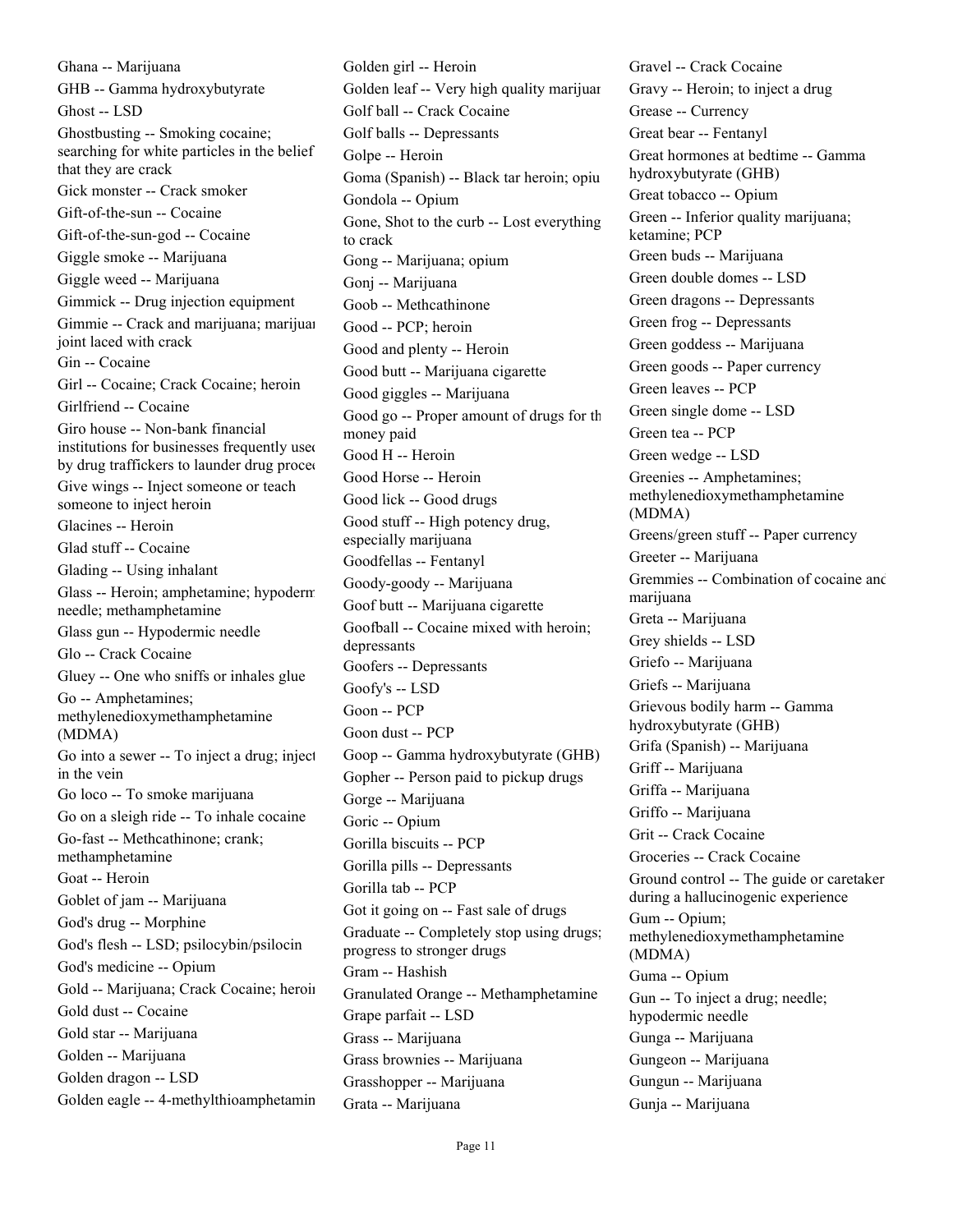Gutter -- Vein into which a drug is inject Gutter junkie -- Addict who relies on others to obtain drugs GWM -- Methylenedioxymethamphetamine (MDMA) Gym candy -- Steroids Gyve -- Marijuana cigarette H -- Heroin H & C -- Heroin and cocaine H - bomb -- Ecstasy (MDMA) mixed wit heroin H Caps -- Heroin Hache -- Heroin Hail -- Crack Cocaine Haircut -- Marijuana Hairy -- Heroin Half -- 1/2 ounce Half a football field -- 50 rocks of crack Half elbows -- 1/2 pound of methamphetamine Half G -- \$500 Half load -- 15 bags (decks) of heroin Half moon -- Peyote Half piece -- 1/2 ounce of heroin or cocai Half track -- Crack Cocaine Half-a-C -- \$50 bill Hamburger helper -- Crack Cocaine Hammerheading -- MDMA (methylenedioxymethamphetamine) used in combination with Viagra Hand-to-hand -- Direct delivery and payment Hand-to-hand man -- Transient dealers who carry small amounts of crack Hanhich -- Marijuana Hanyak -- Smokable methamphetamine Happy cigarette -- Marijuana cigarette Happy drug -- Methylenedioxymethamphetamine (MDMA) Happy dust -- Cocaine Happy pill -- Methylenedioxymethamphetamine (MDMA) Happy powder -- Cocaine Happy stick -- Marijuana and PCP combination Happy Sticks -- PCP Happy trails -- Cocaine Hard ball -- Crack Cocaine

Hard candy -- Heroin Hard line -- Crack Cocaine Hard rock -- Crack Cocaine Hard stuff -- Heroin; opium Hardware -- Isobutyl nitrite; inhalants Harry -- Heroin Harsh -- Marijuana Has -- Marijuana Hats -- LSD Have a dust -- Cocaine Haven dust -- Cocaine Hawaiian -- Very high potency marijuana Hawaiian Black -- Marijuana Hawaiian homegrown hay -- Marijuana Hawaiian sunshine -- LSD Hawk -- LSD Hay -- Marijuana Hay butt -- Marijuana cigarette Hayron -- Heroin Haze -- LSD Hazel -- Heroin HCP -- PCP He-man -- Fentanyl Head drugs -- Amphetamine Head light -- LSD Head shop -- Store specializing in the sal of drug paraphernalia Heart-on -- Inhalants Hearts -- Amphetamine Heat -- The police or narcotics officers Heaven -- Cocaine; heroin Heaven & Hell -- PCP Heaven dust -- Cocaine; heroin Heavenly blue -- LSD Heeled -- Having plenty of money Helen -- Heroin Hell -- Crack Cocaine Hell dust -- Heroin Henpecking -- Searching on hands and knees for crack Henry -- Heroin Henry VIII -- Cocaine Her -- Cocaine Hera -- Heroin Herb -- Marijuana Herb and Al -- Marijuana and alcohol Herba -- Marijuana

Herbal bliss -- Methylenedioxymethamphetamine (MDMA) Herms -- PCP Hero -- Heroin Hero of the underworld -- Heroin Heroina (Spanish) -- Heroin Herone -- Heroin Hessle -- Heroin Highball -- Inhalants Highbeams -- The wide eyes of a person on crack Hikori -- Peyote Hikuli -- Peyote Hillbilly heroin -- OxyContin Him -- Heroin Hinkley -- PCP Hippie crack -- Inhalants Hippieflip -- Use of mushrooms and MDMA (methylenedioxymethamphetamine) Hironpon -- Smokable methamphetamine Hiropon -- Smokable methamphetamine Hit -- To smoke marijuana; marijuana cigarette; Crack Cocaine Hit house -- House where users go to sho up and leave the owner drugs as payment Hit the hay -- To smoke marijuana Hit the main line -- To inject a drug Hit the needle -- To inject a drug Hit the pit -- To inject a drug Hitch up the reindeers -- To inhale cocain Hitter -- Little pipe designed for only one hit Hitters -- People who inject others who have hard to find veins in exchange for drugs Hitting up -- To inject a drug Hocus -- Marijuana; opium Hog -- PCP Holding -- Possessing drugs Holiday meth -- Green methamphetamine produced using Drano crystals Holy terror -- Heroin Hombre (Spanish) -- Heroin Hombrecitos (Spanish) -- Psilocybin Homegrown -- Marijuana Homicide -- Heroin cut with scopolamine or strychnine Honey -- Currency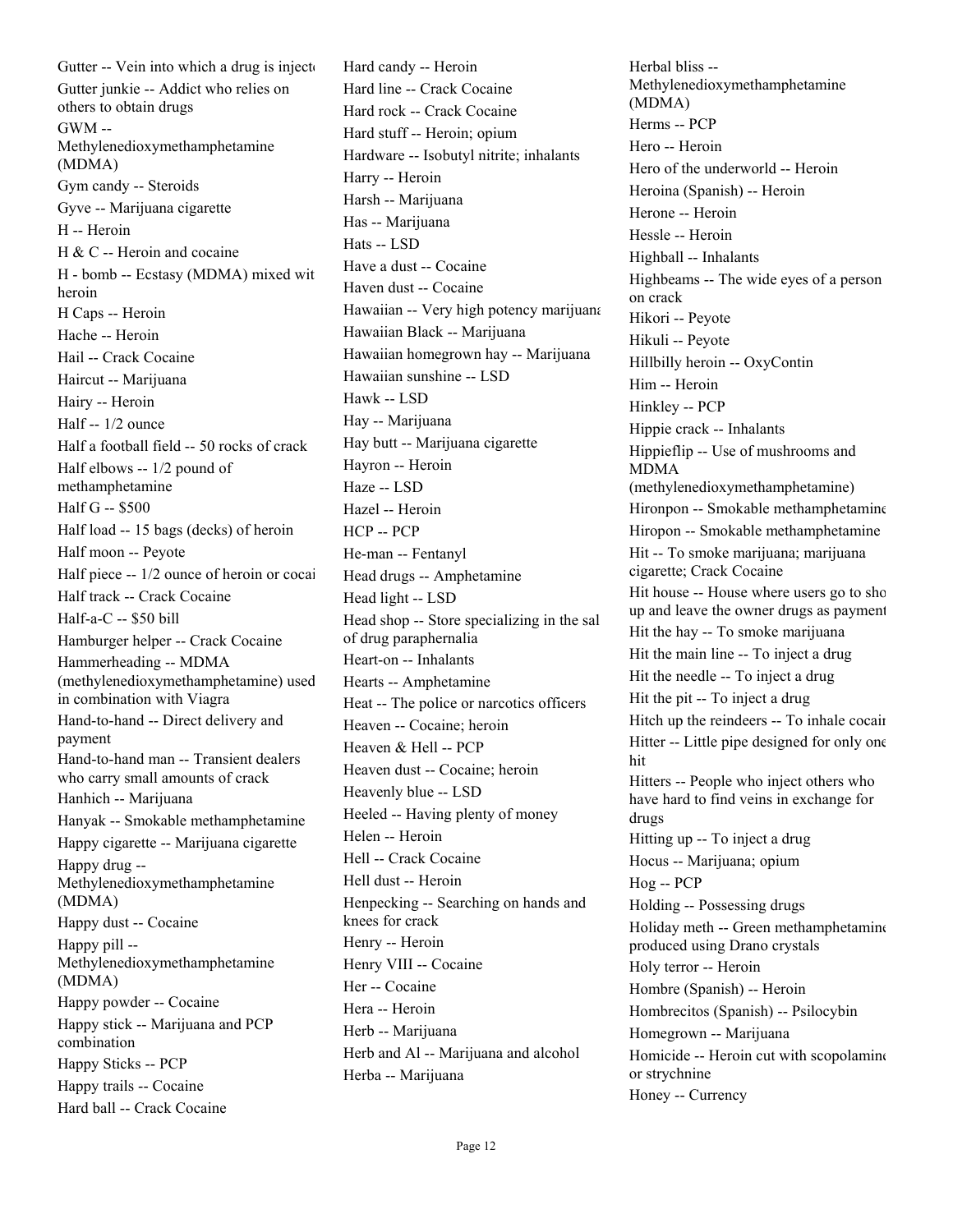Honey blunts -- Marijuana cigars sealed with honey Honey oil -- Ketamine; inhalants Honeymoon -- Early stages of drug use before addiction or dependency develops Hong-yen -- Heroin in pill form Hooch -- Marijuana Hooked -- Addicted Hooter -- Cocaine; marijuana Hop/hops -- Opium Hopped up -- Under the influence of drug-Horn -- To inhale cocaine; Crack pipe; to inhale a drug Horning -- To inhale cocaine; heroin Horse -- Heroin Horse heads -- Amphetamine Horse tracks -- PCP Horse tranquilizer -- PCP Horsebite -- Heroin Hospital heroin -- Diluadid Hot dope -- Heroin Hot heroin -- Heroin poisoned to give to police informant Hot Ice -- Smokable methamphetamine Hot load/hot shot -- Lethal injection of a narcotic Hot rolling -- Liquefying methamphetamine in an eye dropper and then inhaling it Hot stick -- Marijuana cigarette Hotcakes -- Crack Cocaine House fee -- Money paid to enter a crackhouse House piece -- Crack given to the owner a crackhouse or apartment where crack users congregate How do you like me now? -- Crack Coca Hows -- Morphine HRN -- Heroin Hubba -- Crack Cocaine Hubba pigeon -- Crack users looking for rocks on the floor after a police raid Hubba, I am back -- Crack Cocaine Hubbas -- Crack Hubbas (Northern CA) -- Crack; I am bac Huff -- Inhalants Huffer -- Inhalant abuser Huffing -- To sniff an inhalant Hug drug -- Methylenedioxymethamphetamine (MDMA)

Hugs and Kisses -- Combination of methamphetamine and methylenedioxymethamphetamine (MDMA) Hulling -- Using others to get drugs Hunter -- Cocaine Hustle -- Attempt to obtain drug custome Hyatari -- Peyote Hydro -- Amphetamine; high quality methamphetamine; marijuana; methylenedioxymethamphetamine (MDMA); marijuana grown in water (hydroponic) Hype -- Heroin addict; an addict; methylenedioxymethamphetamine (MDMA) Hype stick -- Hypodermic needle I am back -- Crack Iboga -- Amphetamine; methylenedioxymethamphetamine (MDMA) Ice -- Cocaine; crack cocaine; smokable methamphetamine; methamphetamine; methylenedioxymethamphetamine (MDMA); phencyclidine (PCP) Ice cream habit -- Occasional use of drug Ice cube -- Crack Cocaine Icing -- Cocaine Idiot pills -- Depressants Igloo -- Methylenedioxymethamphetamin (MDMA) Ill -- PCP Illies -- Marijuana dipped in PCP Illing -- Marijuana dipped in PCP Illy -- Marijuana cigarettes soaked in embalming fluid and dried Illy momo -- PCP In -- Connected with drug suppliers Inbetweens -- Amphetamine; depressants Inca message -- Cocaine Indian boy -- Marijuana Indian hay -- Marijuana from India Indian hemp -- Marijuana Indica -- Species of cannabis, found in ho climate, grows 3.5 to 4 feet Indo -- Marijuana term from Northern  $C$ Indonesian bud -- Marijuana; opium Instaga -- Marijuana Instagu -- Marijuana Instant zen -- LSD Interplanetary mission -- Travel from one crackhouse to another to search for crack Isda -- Heroin Issues -- Crack Cocaine J -- Marijuana cigarette Jab/job -- To inject a drug Jack -- Steal someone else's drugs Jack-up -- To inject a drug Jackpot -- Fentanyl Jag -- Keep a high going Jam -- Cocaine; amphetamine Jam cecil -- Amphetamine Jamaican gold -- Marijuana Jane -- Marijuana Jay -- Marijuana cigarette Jay smoke -- Marijuana Jee gee -- Heroin Jefferson airplane -- Used match cut in ha to hold a partially smoked marijuana cigarette Jejo -- Cocaine Jellies -- Depressants; MDMA in gel cap Jelly -- Cocaine Jelly baby -- Amphetamine Jelly bean -- Amphetamine; depressants Jelly beans -- Crack Cocaine Jerry Springer -- Heroin Jet -- Ketamine Jet fuel -- PCP; methamphetamine Jib -- Gamma hydroxybutyrate (GHB) Jim Jones -- Marijuana laced with cocain and PCP Jive -- Marijuana; heroin; drugs Jive doo jee -- Heroin Jive stick -- Marijuana Joharito -- Heroin Johnson -- Crack Cocaine Joint -- Marijuana cigarette Jojee -- Heroin Jolly bean -- Amphetamine Jolly green -- Marijuana Jolly pop -- Casual user of heroin Jolt -- Strong reaction to drugs; to inject a drug Jones -- Heroin Jonesing -- Need for drugs Joy -- Heroin Joy flakes -- Heroin Joy juice -- Depressants Joy plant -- Opium Joy pop -- To inject a drug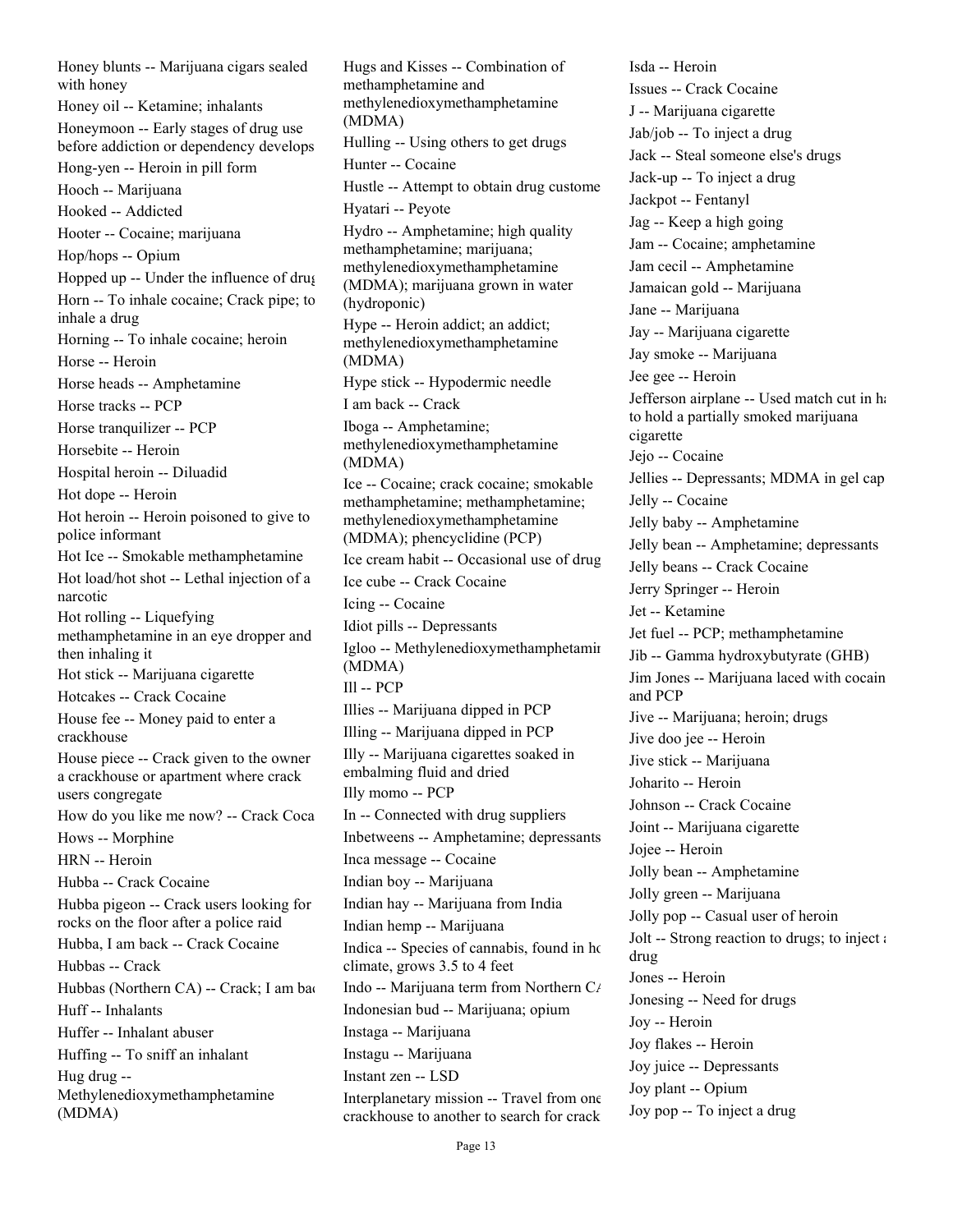Joy popping -- Occasional use of drugs Joy powder -- Cocaine; heroin Joy smoke -- Marijuana Joy stick -- Marijuana cigarette; marijuan and PCP combination Ju-ju -- Marijuana cigarette Juan Valdez (Spanish) -- Marijuana Juanita (Spanish) -- Marijuana Juggle -- Sell drugs to another addict to support a habit Juggler -- Teen-aged street dealer Jugs -- Amphetamine Juice -- PCP; steroids Juice joint -- Marijuana cigarette sprinkle with crack Juja -- Marijuana Jum -- Sealed plastic bag containing crac Jumbos -- Large vials of crack sold on th streets; marijuana mixed with crack Junco -- Heroin Junk -- Cocaine; heroin Junkie -- Addict Junkie kits -- Glass pipe and copper mesh K -- PCP K-blast -- PCP K-hole -- Periods of ketamine-induced confusion; the depressant high associated with ketamine Kabak -- Marijuana; Turkish marijuana Kabayo -- Heroin Kabuki -- Crack pipe made from a plastic rum bottle and a rubber sparkplug cover Kaff -- Very potent marijuana from Morocco, Lebanon and other Arab/Middl Eastern countries Kaksonjae -- Smokable methamphetamin Kalakit -- Marijuana Kali -- Marijuana Kangaroo -- Crack Kansas Grass -- Marijuana Kaps -- PCP Karachi -- Heroin, phenobarbital, and methaqualone Karo -- Codeine cough syrup Kate bush -- Marijuana Kawaii electric -- Marijuana Kaya -- Marijuana Kee -- Marijuana Kentucky blue -- Marijuana Kester plant -- Drugs hidden in the rectur Ket -- Ketamine Key -- Marijuana KGB (killer green bud) -- Marijuana Khat -- Amphetamine; methcathinone; methylenedioxymethamphetamine (MDMA) Khayf -- Very potent marijuana from Morocco, Lebanon and other Arab/Middl Eastern countries Ki -- Marijuana Kibbles & Bits -- Small crumbs of crack Kick -- Inhalants; getting off a drug habit Kick stick -- Marijuana cigarette Kicker -- OxyContin Kiddie dope -- Prescription drugs Kief -- Very potent marijuana from Morocco, Lebanon and other Arab/Middl Eastern countries Kiff -- Marijuana cigarette; very potent marijuana from Morocco, Lebanon and other Arab/Middle Eastern countries Killer -- Marijuana; PCP Killer green bud -- Marijuana Killer joints -- PCP Killer weed (1980's) -- Marijuana and PC Kilo -- 2.2 pounds Kilter -- Marijuana Kind -- Marijuana Kind bud -- High quality marijuana King -- Cocaine King bud -- Marijuana King ivory -- Fentanyl King Kong pills -- Depressants King's habit -- Cocaine Kissing -- The exchange of plastic wrapped rocks (crack) by kissing or through mouth to mouth transfer Kit -- Equipment used to inject drugs Kit kat -- Ketamine Kitty flipping -- Use of ketamine and MDMA KJ -- PCP Kleenex -- Methylenedioxymethamphetamine (MDMA) Klingons -- Crack addicts Kokomo -- Crack Cocaine Kona gold -- Marijuana Kools -- PCP Krippy -- Marijuana Kryptonite -- Crack cocaine; marijuana

Krystal -- PCP Krystal joint -- PCP Kumba -- Marijuana KW -- PCP L -- LSD L.A. -- Long-acting amphetamine L.A. glass -- Smokable methamphetamin L.A. ice -- Smokable methamphetamine L.L. -- Marijuana La Buena (Spanish) -- Heroin La Rocha -- Rohypnol Lace -- Cocaine and marijuana Lactone -- GBL Lady -- Cocaine Lady caine -- Cocaine Lady snow -- Cocaine Lakbay diva -- Marijuana Lamborghini -- Crack pipe made from a plastic rum bottle and a rubber sparkplug cover Las mujercitas (Spanish) -- Psilocybin Lason sa daga -- LSD Late night -- Cocaine Laugh and scratch -- To inject a drug Laughing gas -- Nitrous oxide Laughing grass -- Marijuana Laughing weed -- Marijuana Lay back -- Depressants Lay-out -- Equipment for taking drugs LBJ -- Heroin; LSD; PCP Leaf -- Cocaine; Marijuana Leak -- Marijuana/PCP combination Leaky bolla -- PCP Leaky leak -- PCP Lean -- Codeine cough syrup Leapers -- Amphetamine Leaping -- Under the influence of drugs Legal speed -- Over the counter asthma drug; trade name-MiniThin Lemon 714 -- PCP Lemon drop -- Methamphetamine with a dull yellow tint Lemonade -- Heroin; poor quality drugs Leno (Spanish) -- Marijuana Lenos -- PCP Lens -- LSD Lethal weapon -- PCP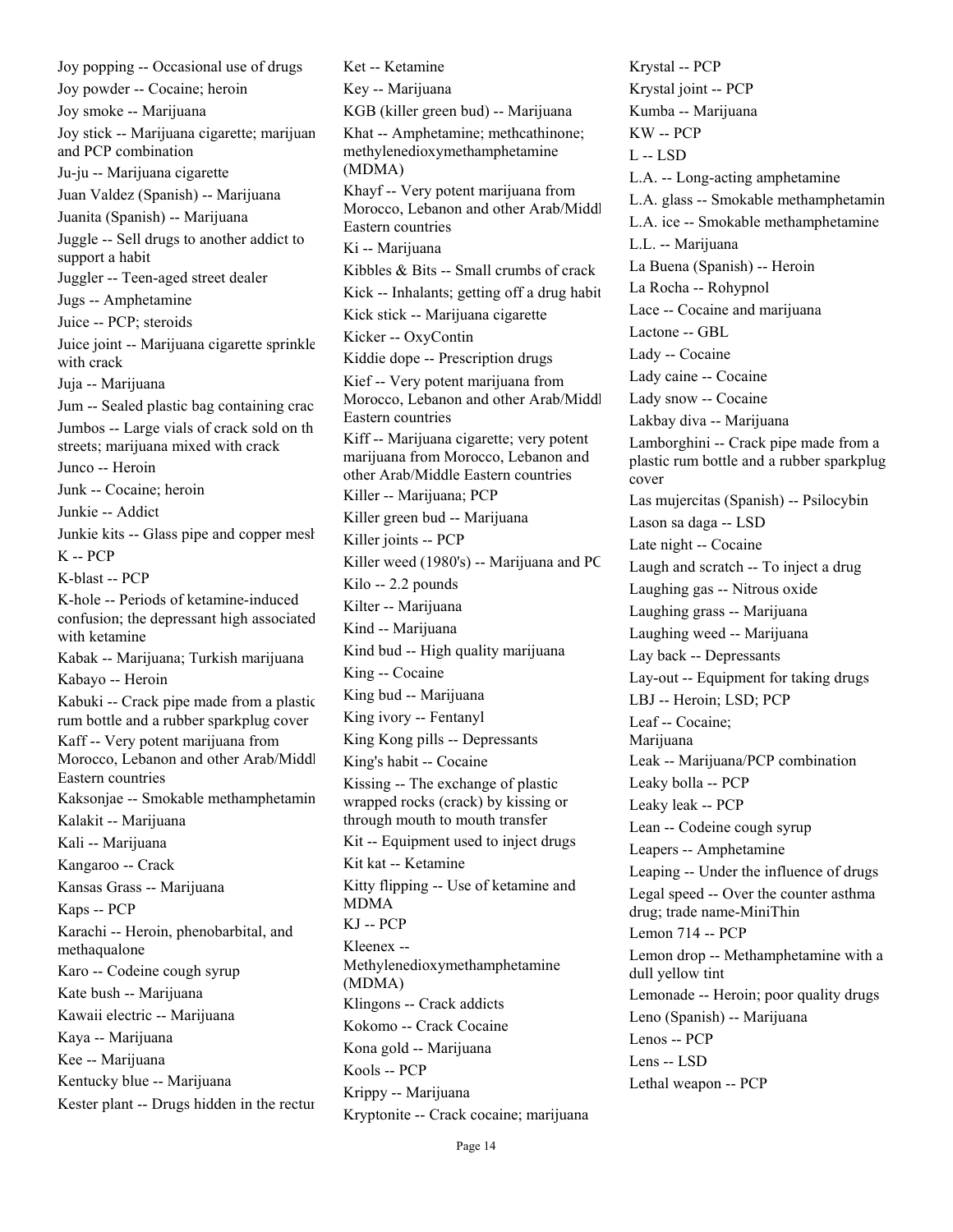Letter biscuits -- MDMA (methylenedioxymethamphetamine) Lettuce -- Money LG (Lime Green) -- Marijuana Lib (Librium) -- Depressants Lid -- 1 ounce of marijuana Lid poppers -- Amphetamine Lid proppers -- Amphetamine Light stuff -- Marijuana Lightning -- Amphetamine Lima -- Marijuana Lime acid -- LSD Line -- Cocaine Liprimo -- Marijuana and crack rolled in joint Lipton Tea -- Poor quality drugs Liquid E -- Gamma hydroxybutyrate (GHB) Liquid ecstasy -- Gamma hydroxybutyrat (GHB) Liquid lady -- Cocaine that is dissolved in water and ingested as a nasal spray Liquid X -- Gamma hydroxybutyrate (GHB) Lit up -- Under the influence of drugs Little bomb -- Heroin; amphetamine; depressants Little ones -- PCP Little smoke -- Marijuana; LSD; psilocybin/psilocin Live ones -- PCP Llesca -- Marijuana Load -- 25 bags of heroin Load of Laundry -- Methamphetamine Loaded -- High Loaf -- Marijuana Lobo -- Marijuana Locker room -- Isobutyl nitrite; inhalants Loco (Spanish) -- Marijuana Loco Weed (Spanish) -- Marijuana Locoweed -- Marijuana Log -- Marijuana cigarette; PCP Logor -- LSD Loony Toons -- LSD Loose shank -- Marijuana Loused -- Covered by sores and abscesse from repeated use of unsterile needles Love -- Crack Cocaine Love affair -- Cocaine

Love boat -- Marijuana dipped in formaldehyde; PCP; blunts mixed with marijuana and heroin; blunts mixed with marijuana and PCP Love drug -- Depressants; methylenedioxymethamphetamine (MDMA) Love flipping -- Use of mescaline and MDMA Love leaf -- Marijuana/PCP combination Love pearls -- Alpha-ethyltryptamine Love pill -- Methylenedioxymethamphetamine (MDMA) Love pills -- Alpha-ethyltryptamine Love trip -- Mescaline and methylenedioxymethamphetamine (MDMA) Love weed -- Marijuana Loveboat -- PCP Lovelies -- Marijuana laced with PCP Lovely -- PCP Lover's speed -- Methylenedioxymethamphetamine (MDMA) Lovers' special -- Methylenedioxymethamphetamine (MDMA) LSD -- Lysergic acid diethylamide Lubage -- Marijuana Lucy in the sky with diamonds -- LSD Ludes -- Depressants; methaqualone Luding out -- Depressants Luds -- Depressants Lunch money drug -- Rohypnol M -- Marijuana; morphine M&M -- Depressants M.J. -- Marijuana M.O. -- Marijuana M.S. -- Morphine M.U. -- Marijuana Ma'a -- Crack cocaine (Samoan) Macaroni -- Marijuana Macaroni and Cheese -- \$5 pack of marijuana and a dime bag of cocaine Machinery -- Marijuana Macon -- Marijuana Maconha -- Marijuana Mad dog -- PCP Madman -- PCP Mafu (Spanish) -- Marijuana

Magic -- PCP Magic dust -- PCP Magic mushroom -- Psilocybin/psilocin Magic smoke -- Marijuana Mainline -- To inject a drug Mainliner -- Person who injects into the vein Make up -- Need to find more drugs Mama coca -- Cocaine Manhattan silver -- Marijuana Manteca (Spanish) -- Heroin MAO -- Amphetamines; methylenedioxymethamphetamine (MDMA) Marathons -- Amphetamine Marching dust -- Cocaine Marching powder -- Cocaine Mari -- Marijuana cigarette Maria Pastora -- Salvia divinorum Marimba (Spanish) -- Marijuana Marshmallow reds -- Depressants Mary -- Marijuana Mary and Johnny -- Marijuana Mary Ann -- Marijuana Mary Jane -- Marijuana Mary Jonas -- Marijuana Mary Warner -- Marijuana Mary Weaver -- Marijuana Maserati -- Crack pipe made from a plast rum bottle and a rubber sparkplug cover Matchbox -- 1/4 ounce of marijuana or 6 marijuana cigarettes Matsakow -- Heroin Maui wauie -- Marijuana from Hawaii Maui-wowie -- Marijuana; methamphetamine Max -- Gamma hydroxybutyrate dissolve in water and mixed with amphetamines Maxibolin -- Oral steroids Mayo -- Cocaine; heroin MDM -- Methylenedioxymethamphetamine (MDMA) MDMA -- Methylenedioxymethamphetamine Mean green -- PCP Medusa -- Inhalants Meg -- Marijuana Megg -- Marijuana cigarette Meggie -- Marijuana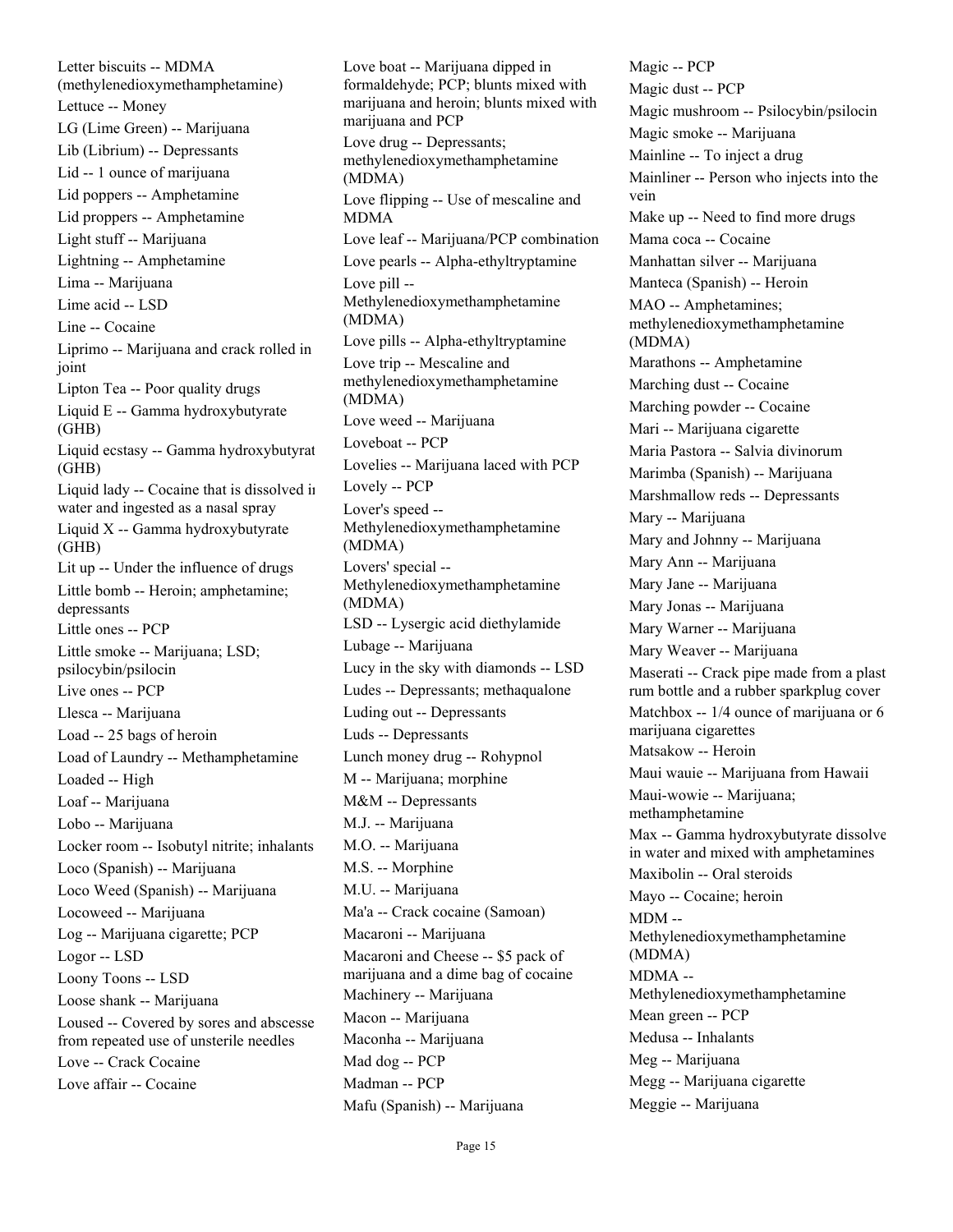Mellow yellow -- LSD Merchandise -- Drugs Merck -- Cocaine Merk -- Cocaine Mesc -- Mescaline Mescal -- Mescaline Mese -- Mescaline Messorole -- Marijuana Meth -- Methamphetamine Meth head -- Methamphetamine regular user Meth monster -- One who has a violent reaction to methamphetamine Meth speed ball -- Methamphetamine combined with heroin Methatriol -- Injectable steroids Methedrine -- Amphetamines; methylenedioxymethamphetamine (MDMA) Methlies Quik -- Methamphetamine Methyltestosterone -- Oral steroids Mexican brown -- Marijuana; heroin Mexican crack -- Methamphetamine with the appearance of crack; methamphetami Mexican green -- Marijuana Mexican horse -- Heroin Mexican locoweed -- Marijuana Mexican mud -- Heroin Mexican mushrooms -- Psilocybin/psiloc Mexican red -- Marijuana Mexican reds -- Depressants Mexican speedballs -- Crack and methamphetamine Mexican valium -- Rohypnol Mezc -- Mescaline MFT -- Nexus Mickey Finn -- Depressants Mickey's -- Depressant; LSD Microdot -- LSD Midnight oil -- Opium Mighty Joe Young -- Depressants Mighty mezz -- Marijuana cigarette Mighty Quinn -- LSD Mind detergent -- LSD Mini beans -- Amphetamine; methylenedioxymethamphetamine (MDMA) Minibennie -- Amphetamine Mint leaf -- PCP Mint weed -- PCP

Mira (Spanish) -- Opium Miss -- To inject a drug Miss Emma -- Morphine Missile basing -- Crack liquid and PCP Mission -- Trip out of the crackhouse to obtain crack Mist  $-$  PCP; crack smoke in the bottom  $\epsilon$ a glass pipe Mister blue -- Morphine Mix -- A term used to refer to cocaine or drug environment Mixed jive -- Crack Cocaine Mo -- Marijuana Modams -- Marijuana Mohasky -- Marijuana Mohasty -- Marijuana Mojo -- Cocaine; heroin Monkey -- Cigarette made from cocaine paste and tobacco; drug dependency; hero Monkey dust -- PCP Monkey tranquilizer -- PCP Monoamine oxidase -- Amphetamine; methylenedioxymethamphetamine (MDMA) Monos (Spanish) -- Cigarette made from cocaine paste and tobacco Monster -- Cocaine Monte -- Marijuana from South America Mooca/moocah -- Marijuana Moon -- Mescaline Moon gas -- Inhalants Moonrock -- Crack mixed with heroin Moonstone -- When a dealer shaves a slic of methylenedioxymethamphetamine (MDMA) into a bag of heroin Mooster -- Marijuana Moota/mutah -- Marijuana Mooters -- Marijuana cigarette Mootie -- Marijuana Mootos -- Marijuana Mor a grifa -- Marijuana More -- PCP Morf -- Morphine Morning shot -- Amphetamine; methylenedioxymethamphetamine (MDMA) Morning wake-up -- First blast of crack from the pipe Morotgara -- Heroin Morpho -- Morophine

Mortal combat -- High potency heroin Mosquitos -- Cocaine Mota/moto (Spanish) -- Marijuana Mother -- Marijuana Mother's little helper -- Depressants Motorcycle crack -- Methamphetamine Mouth worker -- One who takes drugs orally Movie star drug -- Cocaine Mow the grass -- To smoke marijuana Mu -- Marijuana Mud -- Heroin; opium Muggie -- Marijuana Muggle -- Marijuana Muggles -- Marijuana Mujer (Spanish) -- Cocaine Mule -- Carrier of drugs Murder 8 -- Fentanyl Murder One -- Heroin and cocaine Murotugora -- Heroin Mushrooms -- Psilocybin/psilocin Musk -- Psilocybin/psilocin Muta -- Marijuana Mutha -- Marijuana Muzzle -- Heroin Nail -- Marijuana cigarette Nailed -- Arrested Nanoo -- Heroin Nazimeth -- Methamphetamine Nebbies -- Depressants Nemmies -- Depressants New acid -- PCP New addition -- Crack Cocaine New Jack Swing -- Heroin and morphine New magic -- PCP Nexus -- 2-(4-Bromo-2,5 diethoxy-pheny ethylamine; also just know as 2CB Nexus flipping -- Use of Nexus (2-CB) an MDMA Nice and easy -- Heroin Nickel bag -- \$5 worth of drugs; heroin Nickel deck -- Heroin Nickel note -- \$5 bill Nickelonians -- Crack addicts Niebla (Spanish) -- PCP Nieve (Spanish) -- Cocaine Nigra -- Marijuana Nimbies -- Depressants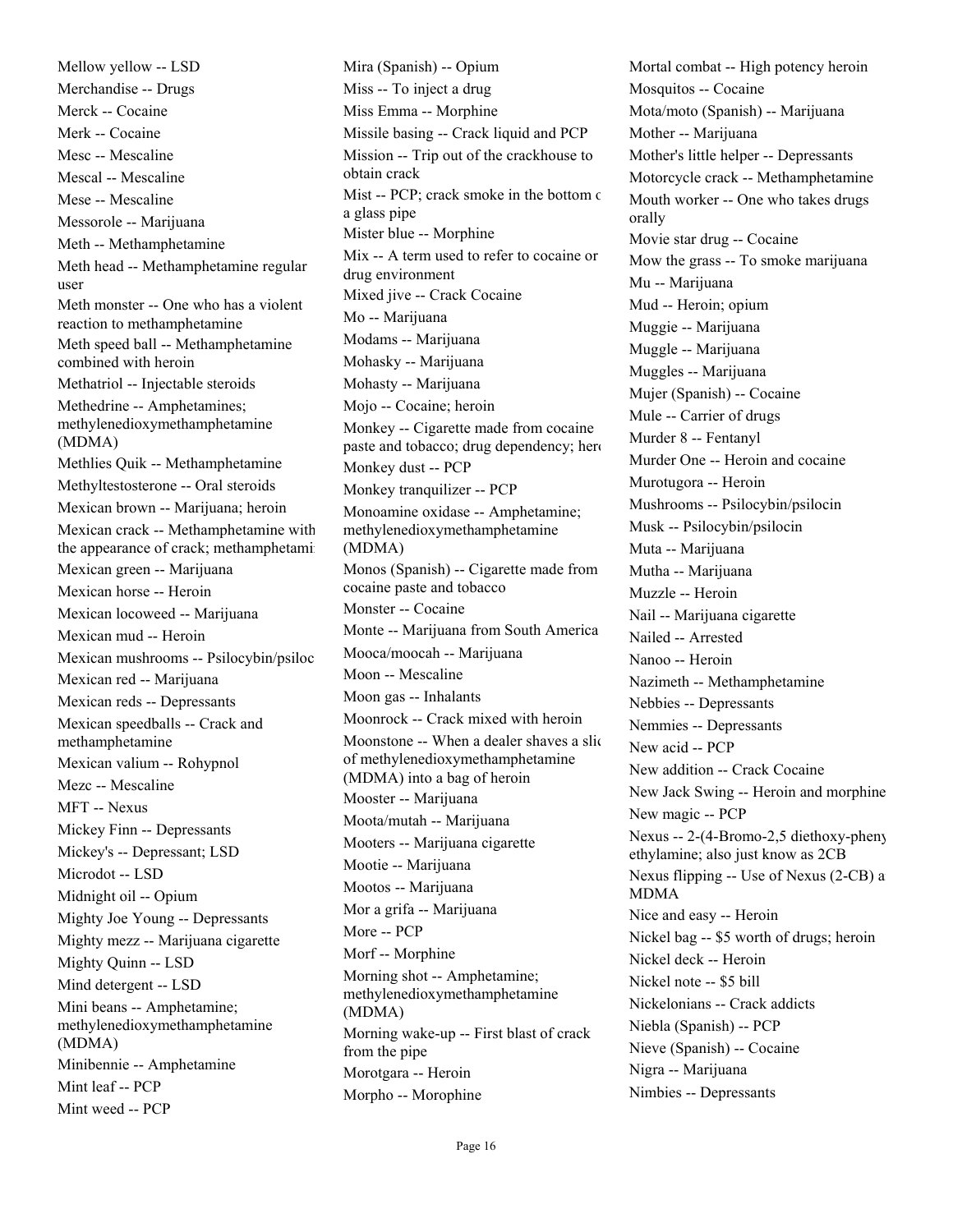Nineteen -- Amphetamine; methylenedioxymethamphetamine (MDMA) Nix -- Stranger among the group Nod -- Effects of heroin Nods -- Codeine cough syrup Noise -- Heroin Nontoucher -- Crack user who doesn't wa affection during or after smoking crack Northern lights -- Marijuana from Canada Nose -- Cocaine; heroin Nose candy -- Cocaine Nose drops -- Liquified heroin Nose powder -- Cocaine Nose stuff -- Cocaine NOX -- Use of nitrous oxide and MDMA Nubs -- Peyote Nugget -- Amphetamine Nuggets -- Crack Cocaine Number -- Marijuana cigarette Number 3 -- Cocaine; heroin Number 4 -- Heroin Number 8 -- Heroin Nurse -- Heroin O -- Opium O.J. -- Marijuana O.P. -- Opium O.P.P. -- PCP O.Z. -- One ounce of a drug substance Octane -- PCP laced with gasoline Ogoy -- Heroin Oil -- Heroin; PCP Old garbage -- Heroin Old navy -- Heroin Old Steve -- Heroin On a mission -- Searching for crack and/ $\alpha$ being high on crack On a trip -- Under the influence of drugs On ice -- In jail On the ball -- When a dealer shaves a slic of methylenedioxymethamphetamine (MDMA) into a bag of heroin On the bricks -- Walking the streets On the nod -- Under the influence of narcotics or depressant One and one -- To inhale cocaine One and Ones -- Talwin and ritalin combination is injected and produces an effect similar to the effect of heroin mixe with cocaine.

One bomb -- 100 rocks of crack cocaine One on one house -- Where cocaine and heroin can be purchased One plus one sales -- Selling cocaine and heroin together One tissue box -- 1 ounce of crack One way -- LSD; heroin One-fifty-one -- Crack; crack sprinkled o tobacco One-stop shop -- Place where more than one drug is sold Onion -- 1 oz. of crack cocaine Oolies -- Marijuana cigarettes laced with crack Ope -- Opium Optical illusions -- LSD Orange barrels -- LSD Orange crystal -- PCP Orange cubes -- LSD Orange haze -- LSD Orange line -- Heroin Orange micro -- LSD Orange wedges -- LSD Oranges -- Amphetamine Organic quaalude -- Gamma hydroxybutyrate (GHB) Outerlimits -- Crack and LSD Owsley -- LSD Owsley's acid -- LSD Oxicotten -- A semi-synthetic opiate Oxy -- OxyContin Oxy 80's -- A semi-synthetic opiate Oxycet -- A semi-synthetic opiate Oxycotton -- OxyContin Oyster stew -- Cocaine Oz -- Inhalants Ozone -- Marijuana, PCP and crack cigarette; marijuana cigarette; PCP OZs -- Methamphetamine P -- Peyote; PCP P-dogs -- Combination of cocaine and marijuana P-dope -- 20-30% pure heroin P-funk -- Crack mixed with PCP; heroin P.R. -- Panama Red Pack -- Marijuana; heroin Pack a bowl -- Marijuana Pack of rocks -- Marijuana cigarette Pakaloco -- Marijuana ("crazy tobacco") Pakalolo -- Marijuana

Pakistani black -- Marijuana Panama cut -- Marijuana Panama gold -- Marijuana Panama red -- Marijuana Panatella -- Large marijuana cigarette Pancakes and syrup -- Combination of glutethimide and codeine cough syrup Pane -- LSD Pangonadalot -- Heroin Panic -- Drugs not available Paper -- A dosage unit of heroin; one-ten of a gram or less of the drug ice or methamphetamine Paper acid -- LSD Paper bag -- Container for drugs Paper blunts -- Marijuana within a paper casing rather than a tobacco leaf casing Paper boy -- Heroin peddler Papers -- Folded paper used to package drugs Parabolin -- Oral steroids; veterinary steroid Parachute -- Crack and PCP smoked; heroin; smokable crack and heroin mixtur Parachute down -- Use of MDMA after heroin Paradise -- Cocaine Paradise white -- Cocaine Pariba -- Powder cocaine Parlay -- Crack Cocaine Parsley -- Marijuana; PCP Party pack -- Combination of 2C-B (Nexus) with other illicit drugs, particulary MDMA (methylenedioxymethamphetamine; ecstasy) Paste -- Crack Cocaine Pasto (Spanish) -- Marijuana Pat -- Marijuana Patico (Spanish) -- Crack Cocaine Paz (Spanish) -- PCP PCPA -- PCP Peace -- PCP; LSD Peace pill -- PCP Peace tablets -- LSD Peace weed -- PCP Peaches -- Amphetamine Peanut -- Depressants Peanut butter -- Methamphetamine; PCP mixed with peanut butter Pearl -- Cocaine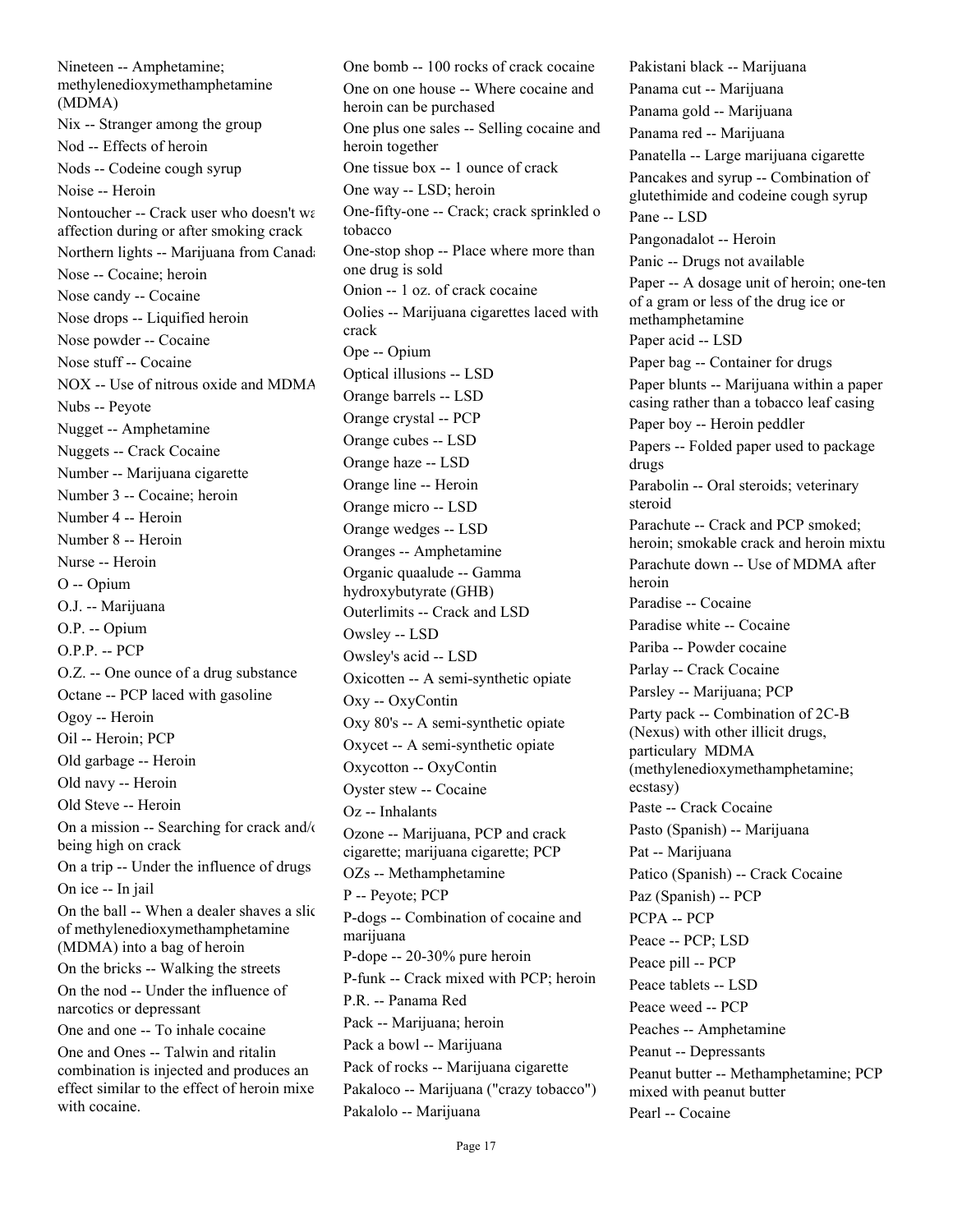Pearls -- Amyl nitrite Pearly gates -- LSD Pebbles -- Crack Cocaine Peddlar -- Drug supplier Pee Wee -- Crack Cocaine; \$5 worth of crack Peep -- PCP Peeper(s) -- MDMA user(s) Peg -- Heroin Pellets -- LSD Pen yan -- Opium Pep pills -- Amphetamine Pepsi habit -- Occasional use of drugs Percia -- Cocaine Percio -- Cocaine Perfect High -- Heroin Perico (Spanish) -- Cocaine Perlas (Spanish) -- Street dealer (heroin) Perp -- Fake crack made of candle wax and baking soda Peruvian -- Cocaine Peruvian flake -- Cocaine Peruvian lady -- Cocaine Peter -- Depressants Peter Pan -- PCP Peth -- Depressant Peyote -- Mescaline Pharming -- Consuming a mixture of prescription substances Phennies -- Depressants Phenos -- Depressants Pianoing -- Using the fingers to find lost crack Picking -- Searching on hands and knees for cocaine or crack Piece -- Cocaine; Crack Cocaine; 1 ounce Piedra (Spanish) -- Crack Cocaine Pig killer -- PCP Piggybacking -- Simultaneous injection c 2 drugs; sequential use of more than one methylenedioxymethamphetamine (MDMA) tablet Pikachu -- Pills containing PCP and Ecstasy Piles -- Crack Cocaine Pill houses -- Residences where pills are illicitly sold Pill ladies -- Female senior citizens who sell OxyContin Pimp -- Cocaine

Pimp your pipe -- Lending or renting cra pipe or stem Pin -- Marijuana Pin gon -- Opium Pin yen -- Opium Ping-in-wing -- To inject a drug Pingus -- Rohypnol Pink -- Methamphetamine Pink blotters -- LSD Pink hearts -- Amphetamine; methamphetamine Pink ladies -- Depressants Pink panther -- LSD Pink robots -- LSD Pink wedges -- LSD Pink witches -- LSD Pipe -- Crack pipe; marijuana pipe; vein into which a drug is injected; mix drugs with other substances Pipero (Spanish) -- Crack user Pit -- PCP Pits -- PCP Pixies -- Amphetamine Plant -- Hiding place for drugs Pluto -- Heroin Pocket rocket -- Marijuana; marijuana cigarette Pod -- Marijuana Point -- A needle Poison -- Heroin; fentanyl Poke -- Marijuana; to smoke marijuana Pollutants -- Amphetamines; methylenedioxymethamphetamine (MDMA) Polo -- Mixture of heroin and motion sickness drug Polvo (Spanish) -- Heroin; PCP Polvo blanco (Spanish) -- Cocaine Polvo de angel (Spanish) -- PCP Polvo de estrellas (Spanish) -- PCP Pony -- Crack Cocaine Pony packs -- Folded paper used to package drugs Poor man's heroin -- Talwin and ritalin combination is injected and produces an effect similar to the effect of heroin mixe with cocaine. Poor man's pot -- Inhalants Pop -- To inhale cocaine Poppers -- Isobutyl nitrite; amyl nitrite; methamphetamine

Poppy -- Heroin Pot -- Marijuana Potato -- LSD Potato chips -- Crack cut with benzocaine Potlikker -- Marijuana Potten bush -- Marijuana Powder -- Cocaine HCL; heroin; amphetamine Powder diamonds -- Cocaine Power puller -- Rubber piece attached to crack stem Pox -- Opium Predator -- Heroin Prescription -- Marijuana cigarette Press -- Cocaine; Crack Cocaine Pretendica -- Marijuana Pretendo -- Marijuana Primbolin -- Injectable and oral steroids Prime time -- Crack Cocaine Primo -- Crack; marijuana mixed with cocaine; crack and heroin; heroin, cocain and tobacco Primo square -- A marijuana joint laced with crack Primobolan -- Injectable and oral steroid Primos -- Cigarette laced with cocaine an heroin Product -- Crack Cocaine Proviron -- Oral steroids Pseudocaine -- Pheny lpropanola-mine, a adulterant for cutting crack Puff the dragon -- To smoke marijuana Puffer -- Crack smoker Puffy -- PCP Pulborn -- Heroin Pullers -- Crack users who pull at parts of their bodies excessively Pumpers -- Steroids Pumping -- Selling crack Pure -- Heroin Pure love -- LSD Purple -- Ketamine Purple barrels -- LSD Purple caps -- Crack cocaine Purple flats -- LSD Purple haze -- LSD; crack cocaine; marijuana Purple hearts -- LSD; amphetamine; depressants Purple ozoline -- LSD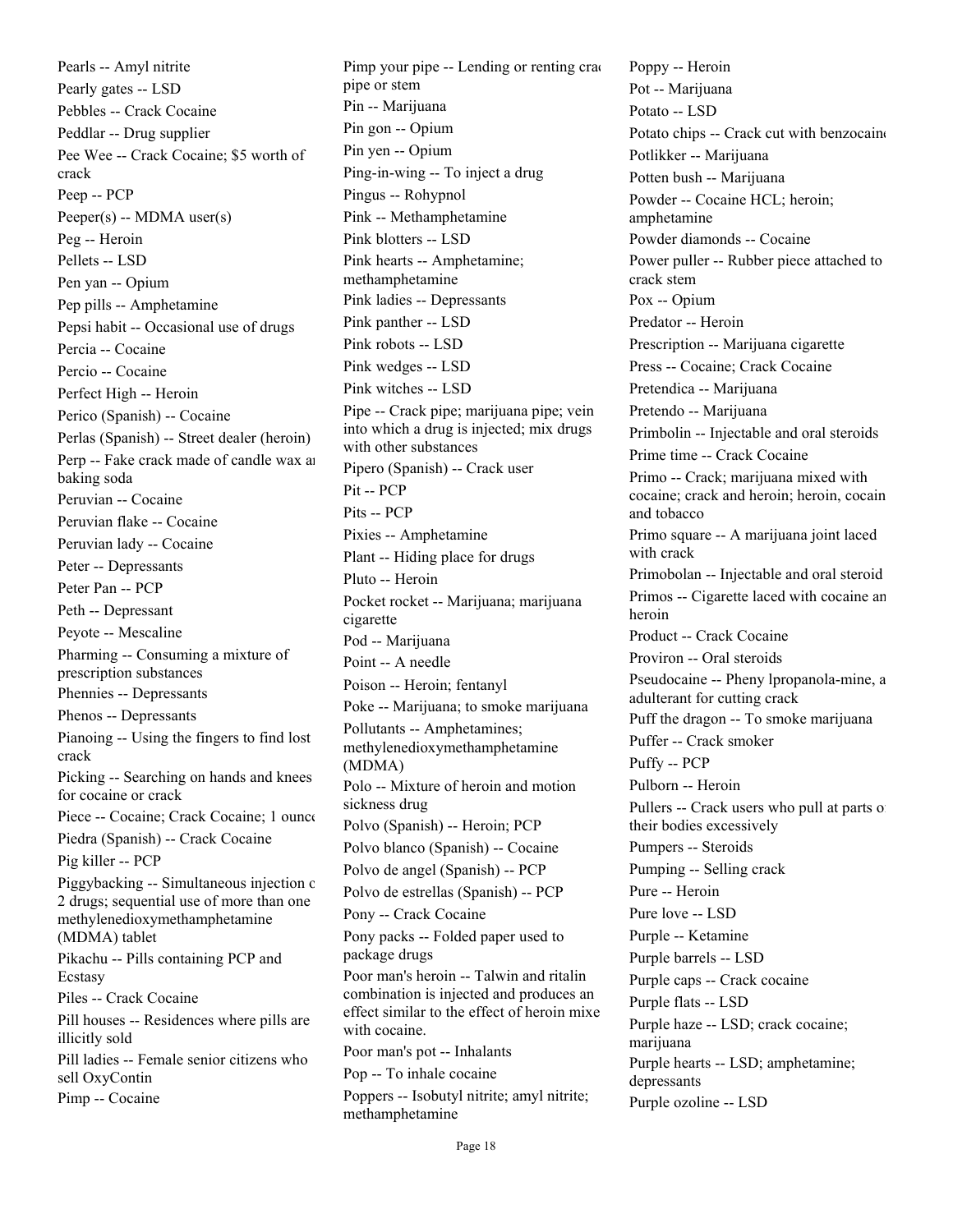Purple rain -- PCP Push -- Sell drugs Push shorts -- To cheat; sell short amount Pusher -- Metal hanger or umbrella rod used to scrape residue out of crack stems one who sells drugs Q -- Depressants Qat -- Methcathinone Quads -- Depressants Quarter -- 1/4 ounce or \$25 worth of drug Quarter bag -- \$25 worth of drugs Quarter moon -- Hashish Quarter piece -- 1/4 ounce Quartz -- Smokable methamphetamine Quas -- Depressants Queen Ann's lace -- Marijuana Quicksilver -- Isobutyl nitrite; inhalants Quill -- Cocaine; heroin; methamphetami Quinolone -- Injectable steriods R-2 -- Rohypnol Racehorse charlie -- Cocaine; heroin Ragweed -- Inferior quality marijuana; heroin Railroad weed -- Marijuana Rainbow -- LSD Rainbows -- Depressants Rainy day woman -- Marijuana Rambo -- Heroin Rane -- Cocaine; heroin Rangood -- Marijuana grown wild Rap -- Criminally charged; to talk with someone Raspberry -- Female who trades sex for crack or money to buy crack Rasta weed -- Marijuana Rave -- All night dance parties frequently designed to enhance a hallucinogenic experience through music and lights Rave energy -- Methylenedioxymethamphetamine (MDMA) Raw -- Crack Cocaine Raw fusion -- Heroin Raw hide -- Heroin Razed -- Under the influence of drugs Ready rock -- Cocaine; crack cocaine; heroin Real tops -- Crack cocaine Recompress -- Change the shape of cocaine flakes to resemble "rock"

Recycle -- LSD Red -- Under the influence of drugs; methamphetamine Red and blue -- Depressants Red bud -- Marijuana Red bullets -- Depressants Red caps -- Crack Cocaine Red chicken -- Heroin Red cross -- Marijuana Red devil -- Depressants; PCP; heroin Red dirt -- Marijuana Red eagle -- Heroin Red lips -- LSD Red phosphorus -- Smokable speed Red rock -- Heroin Red rock opium -- Heroin, barbital, strychnine, and caffeine Red rum -- Heroin, barbital, strychnine, and caffeine Red stuff -- Heroin, barbital, strychnine, and caffeine Redneck cocaine -- Methamphetamine Reds -- Depressants Reefer -- Marijuana Reefers -- Marijuana cigarette Regular "P" -- Crack Cocaine Reindeer dust -- Herion RenewTrient -- GBL-containing product Res -- Potent residue left as a result of smoking crack which is scraped and smoked Rest in peace -- Crack Cocaine Revivarant -- GBL-containing product Revivarant-G -- GBL-containing product Reynolds -- Rohypnol Rhine -- Heroin Rhythm -- Amphetamine Rib -- Rohypnol; methylenedioxymethamphetamine (MDMA) Rider -- 5 kilograms of heroin sometimes provided at no cost per 100 kilograms of cocaine imported from Colombia Riding the wave -- Under the influence o drugs Rig -- Equipment used to inject drugs Righteous bush -- Marijuana Ringer -- Good hit of crack; hear bells Rip -- Marijuana Rippers -- Amphetamine

Ritual spirit -- Methylenedioxymethamphetamine (MDMA) Ritz and Ts -- A combination of Ritalin and Talwin injected Roach -- Butt of marijuana cigarette Roach clip -- Holds partially smoked marijuana cigarette Roach-2 -- Rohypnol Roacha -- Marijuana Roaches -- Rohypnol Roachies -- Rohypnol Road dope -- Amphetamine Roapies -- Rohypnol Roasting -- Smoking marijuana Robin's egg -- Stimulant Robutal -- Rohypnol Roca (Spanish) -- Crack Cocaine; methylenedioxymethamphetamine (MDMA) Rochas dos -- Rohypnol Roche -- Rohypnol Rock -- Methamphetamine Rock attack -- Crack Cocaine Rock house -- Place where crack is sold and smoked Rock star -- Female who trades sex for crack or money to buy crack; a person wh uses rock cocaine Rock(s) -- Cocaine; Crack Cocaine Rocket caps -- Dome-shaped caps on cra vials Rocket fuel -- PCP Rockets -- Marijuana cigarette Rockette -- Female who uses crack Rocks of hell -- Crack Cocaine Rocky III -- Crack Roid rage -- Aggressive behavior caused by excessive steroid use Roller -- To inject a drug Rollers -- Police Rolling -- Methylenedioxymethamphetamine (MDMA) Rompums -- Marijuana with horse tranquilizers Roofies -- Rohypnol Rooster -- Crack Cocaine Root -- Marijuana Rope -- Marijuana; rohypnol Rophies -- Rohypnol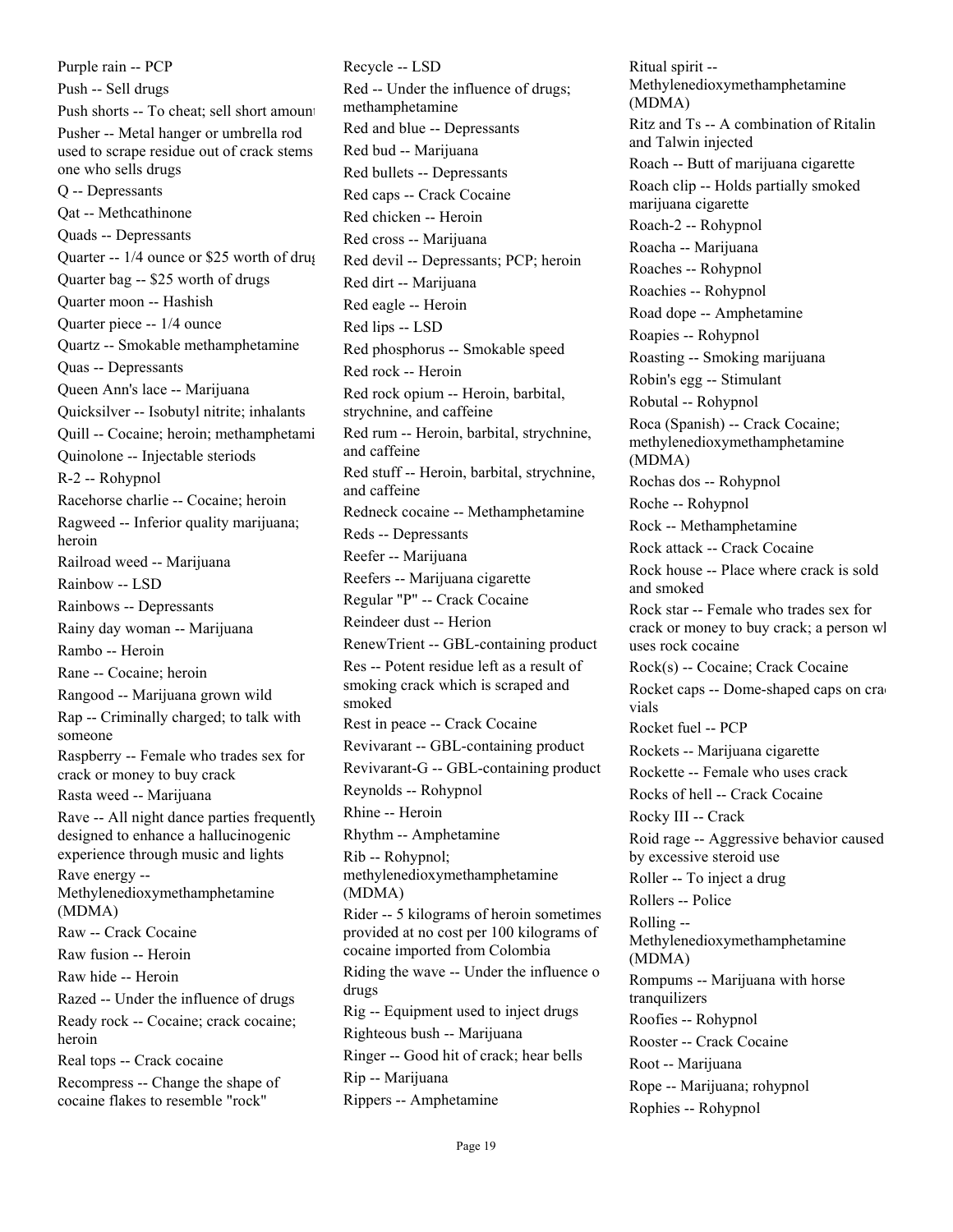Rophy -- Rohypnol Ropies -- Rohypnol Roples -- Rohypnol Rosa (Spanish) -- Amphetamine Rose marie -- Marijuana Roses -- Amphetamine Rough stuff -- Marijuana Row-shay -- Rohypnol Rox -- Crack Cocaine Roxanne -- Cocaine; crack Royal blues -- LSD Roz -- Crack Cocaine Rubia (Spanish) -- Marijuana Ruderalis -- Species of cannabis, found in Russia, grows 1 to 2.5 feet Ruffies -- Rohypnol Ruffles -- Rohypnol Rugs -- Marijuana Runners -- People who sell drugs for othe Running -- Methylenedioxymethamphetamine (MDMA) Rush -- Cocaine; isobutyl nitrite; inhalant Rush Snappers -- Isobutyl nitrite Russian sickles -- LSD Sack -- Heroin Sacrament -- LSD Sacred mushroom -- Psilocybin Salad -- Marijuana Salt -- Heroin Salt and pepper -- Marijuana Salty water -- Gamma hydroxybutyrate (GHB) Sam -- Federal narcotics agent Sancocho (Spanish) -- To steal Sandoz -- LSD Sandwich -- Two layers of cocaine with a layer of heroin in the middle Sandwich bag -- \$40 bag of marijuana Santa Marta (Spanish) -- Marijuana Sasfras -- Marijuana Satan's secret -- Inhalants Satch -- Papers, letter, cards, clothing, etc. saturated with drug solution (Used to smuggle drugs into prisons or hospitals) Satch cotton -- Fabric used to filter a solution of narcotics before injection Sativa -- Species of cannabis, found in cool, damp climate, grows up to 18 feet Scaffle -- PCP

Scag -- Heroin Scat -- Heroin Scate -- Heroin Schmeck -- Cocaine Schmiz -- Methamphetamine Schoolboy -- Cocaine; codeine Schoolcraft -- Crack Cocaine Schwagg -- Marijuana Scissors -- Marijuana Scooby snacks -- Methylenedioxymethamphetamine (MDMA) Scoop -- Gamma hydroxybutyrate (GHB) Scootie -- Methamphetamine Score -- Purchase drugs Scorpion -- Cocaine Scott -- Heroin Scottie -- Cocaine Scotty -- Cocaine; crack; the high from crack Scrabble -- Crack Cocaine Scramble -- Crack cocaine; low purity, adulterated heroin Scrape and snort -- To share crack by scraping off small pieces to snort Scratch -- Money Scrub -- Marijuana Scruples -- Crack Cocaine Scuffle -- PCP Seccy -- Depressants Second to none -- Heroin Seconds -- Second inhalation of crack from a pipe Seeds -- Marijuana Seggy -- Depressants Sen -- Marijuana Seni -- Peyote Serial speedballing -- Sequencing cocaine cough syrup, and heroin over a 1-2 day period Sernyl -- PCP Serpico 21 -- Cocaine Server -- Crack dealer Sess -- Marijuana Set -- Place where drugs are sold; Talwin and ritalin combination is injected and produces an effect similar to the effect of heroin mixed with cocaine. Seven-Up -- Crack Cocaine Sevenup -- Cocaine; crack

Sewer -- Vein into which a drug is injector-Sextasy -- Ecstasy used with Viagra Sezz -- Marijuana Sh\*t -- Heroin Shabu -- Ice; crack cocaine; methamphetamine; methylenedioxymethamphetamine (MDMA) Shake -- Marijuana; powder cocaine Shaker/baker/water -- Materials needed to freebase cocaine: shaker bottle, baking soda, water Sharps -- Hypodermic needles She -- Cocaine Shebanging -- Mixing cocaine with waterand squirting it up nose Sheet rocking -- Crack and LSD Sheets -- PCP Sherm sticks -- PCP Sherman stick -- Crack cocaine combined with marijuana in a blunt Shermans -- PCP Sherms -- Crack Cocaine; PCP; cigars dipped in or laced with PCP Shmeck/schmeek -- Heroin Shoot -- Heroin Shoot the breeze -- Nitrous oxide Shoot/shoot up -- To inject a drug Shooting gallery -- Place where drugs are used Shot -- To inject a drug; an amount of cocaine; 10 shot or 20 shot Shot down -- Under the influence of drug Shot to the curb -- A person who has lost all to crack Shotgun -- Inhaling marijuana smoke forced into one's mouth by another's exhaling Shrile -- Powder cocaine Shrooms -- Psilocybin/psilocin Siddi -- Marijuana Sightball -- Crack Cocaine Silk -- Heroin Silly putty -- Psilocybin/psilocin Simple Simon -- Psilocybin/psilocin Sinse (Spanish) -- Marijuana Sinsemilla -- Potent variety marijuana Sixty-two -- 2 1/2 ounces of poor quality crack Skag -- Heroin Skee -- Opium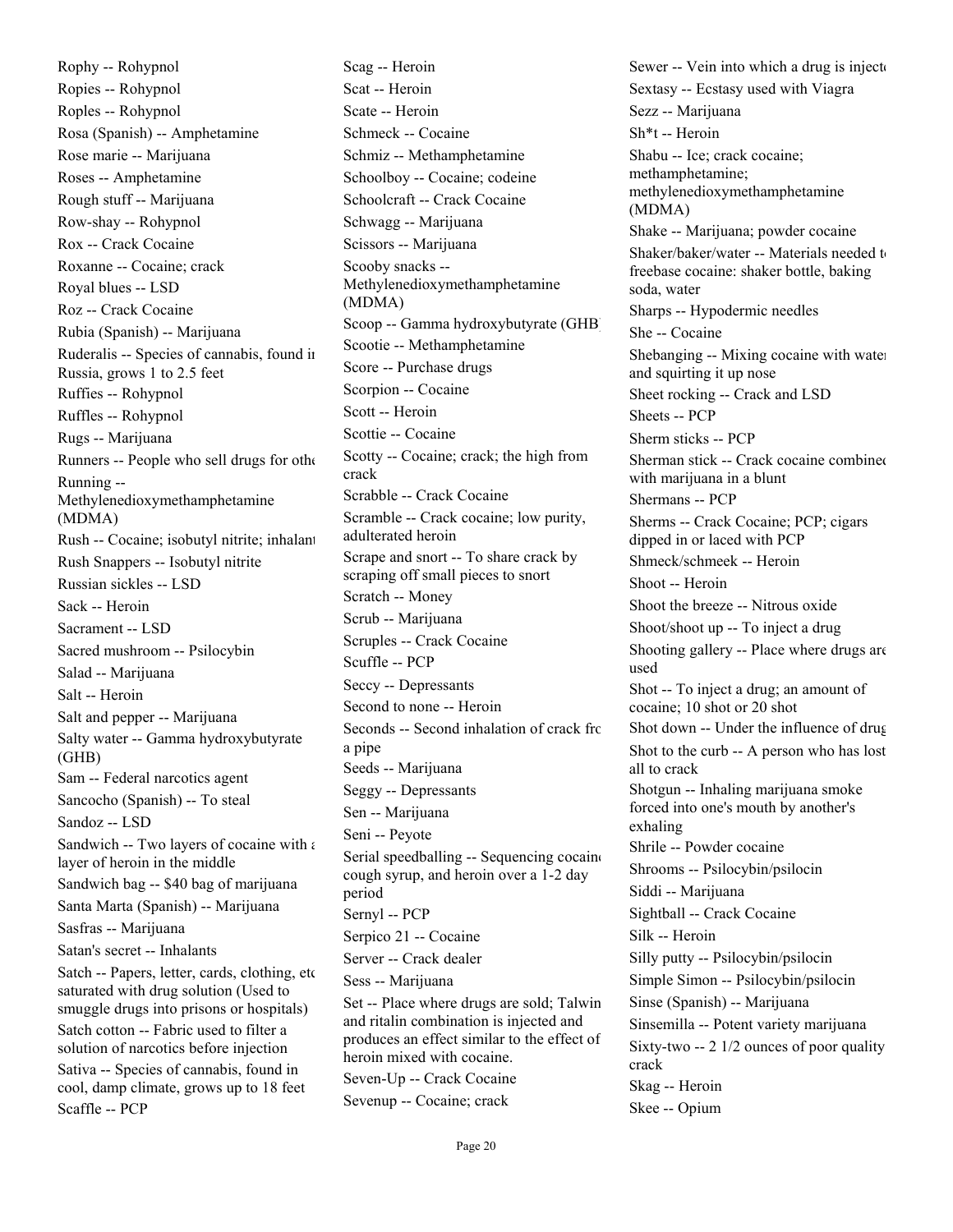Skeegers/skeezers -- Crack-smoking prostitute Sketch -- Methamphetamine Sketching -- Coming down from a speed induced high Skid -- Heroin Skied -- Under the influence of drugs Skin popping -- Injecting drugs under the skin; to inject drugs on any part of the body without hitting a vein Skuffle -- PCP Skunk -- Marijuana; heroin Skunkweed -- Marijuana Slab -- A large piece of crack cocaine the size of a stick of chewing gum Slam -- To inject a drug Slammin'/Slamming -- Amphetamine; methylenedioxymethamphetamine (MDMA) Slanging -- Selling drugs Sleep -- Gamma Hydroxybutyrate (GHB) Sleep-500 -- Gamma hydroxybutyrate (GHB) Sleeper -- Heroin; depressants Sleet -- Crack Cocaine Sleigh ride -- Cocaine Slick superspeed -- Methcathinone Slime -- Heroin Smack -- Heroin Smears -- LSD Smoke -- Marijuana; Crack Cocaine; heroin and crack Smoke a bowl -- Marijuana Smoke Canada -- Marijuana Smoke houses -- Crack houses Smoke-out -- Under the influence of drug Smoking -- PCP Smoking gun -- Heroin and cocaine Smurf -- Cigar dipped in embalming fluid Smurfs -- Methylenedioxymethamphetamine (MDMA) Snackies -- Methylenedioxymethamphetamine (MDMA) adulterated with mescaline Snap -- Amphetamine Snappers -- Isobutyl nitrite Sniff -- To inhale cocaine; methcathinone inhalants Sniffer bag -- \$5 bag of heroin intended f inhalation

Snop -- Marijuana Snort -- To inhale cocaine; use inhalant Snorting -- Using inhalant Snorts -- PCP Snot -- Residue produced from smoking amphetamine Snotballs -- Rubber cement rolled into balls, burned and the fumes are inhaled Snotty -- Heroin Snow -- Cocaine; heroin; amphetamine Snow bird -- Cocaine user; cocaine Snow coke -- Crack Snow pallets -- Amphetamine Snow seals -- Cocaine and amphetamine Snow white -- Cocaine Snowball -- Cocaine and heroin Snowcones -- Cocaine Snowmen -- LSD Soap -- Gamma hydroxybutyrate (GHB); crack cocaine; methamphetamine Soap dope -- Methamphetamine with a pinkish tint Society high -- Cocaine Soda -- Injectable cocaine Soft -- Powder cocaine Softballs -- Depressants Soles -- Hashish Soma -- PCP Somali tea -- Methcathinone; khat Somatomax -- Gamma hydroxybutyrate (GHB) Sopers -- Depressants Soup -- Crack cocaine Space base -- Crack dipped in PCP; hollowed out cigar refilled with PCP and crack Space cadet -- Crack dipped in PCP Space dust -- Crack dipped in PCP Space ship -- Glass pipe used to smoke crack Spaceball -- PCP used with crack Spackle -- Methamphetamine Spark it up -- To smoke marijuana Sparkle -- Methamphetamine that has a somewhat shiny appearance Sparkle plenty -- Amphetamine Sparklers -- Amphetamine Special "K" -- Ketamine Special la coke -- Ketamine Speckled birds -- Methamphetamine

Spectrum -- Nexus Speed -- Crack Cocaine; amphetamine; methamphetamine Speed for lovers -- Methylenedioxymethamphetamine (MDMA) Speed freak -- Habitual user of methamphetamine Speedball -- Cocaine mixed with heroin; crack and heroin smoked together; methylphenidate (ritalin) mixed with heroin; amphetamine Speedballing -- To shoot up or smoke a mixture of cocaine and heroin; ecstasy mixed with ketamine; the simultaneous u of a stimulant with a depressant Speedballs-nose-style -- The practice of snorting cocaine Speedboat -- Marijuana, PCP, and crack combined and smoked Speedies -- Methylenedioxymethamphetamine (MDMA) adulterated with amphetamine Spider -- Heroin Spider blue -- Heroin Spike -- Heroin cut with scopolamine or strychnine; to inject a drug; needle; hypodermic needle Spivias -- Amphetamine; methylenedioxymethamphetamine (MDMA) Splash -- Amphetamine Spliff -- Large marijuana cigarette Splim -- Marijuana Split -- Adulterated drugs; to leave; half and half or to leave Splitting -- Rolling marijuana and cocain into a single joint Splivins -- Amphetamine Spoon --  $1/16$  ounce of heroin; paraphernalia used to prepare heroin for injection Spoosh -- Methamphetamine Spores -- PCP Sporos -- Methaqualone Sporting -- To inhale cocaine Spray -- Inhalants Sprung -- Person just starting to use drug Square mackerel -- Marijuana, term from Florida Square time Bob -- Crack Cocaine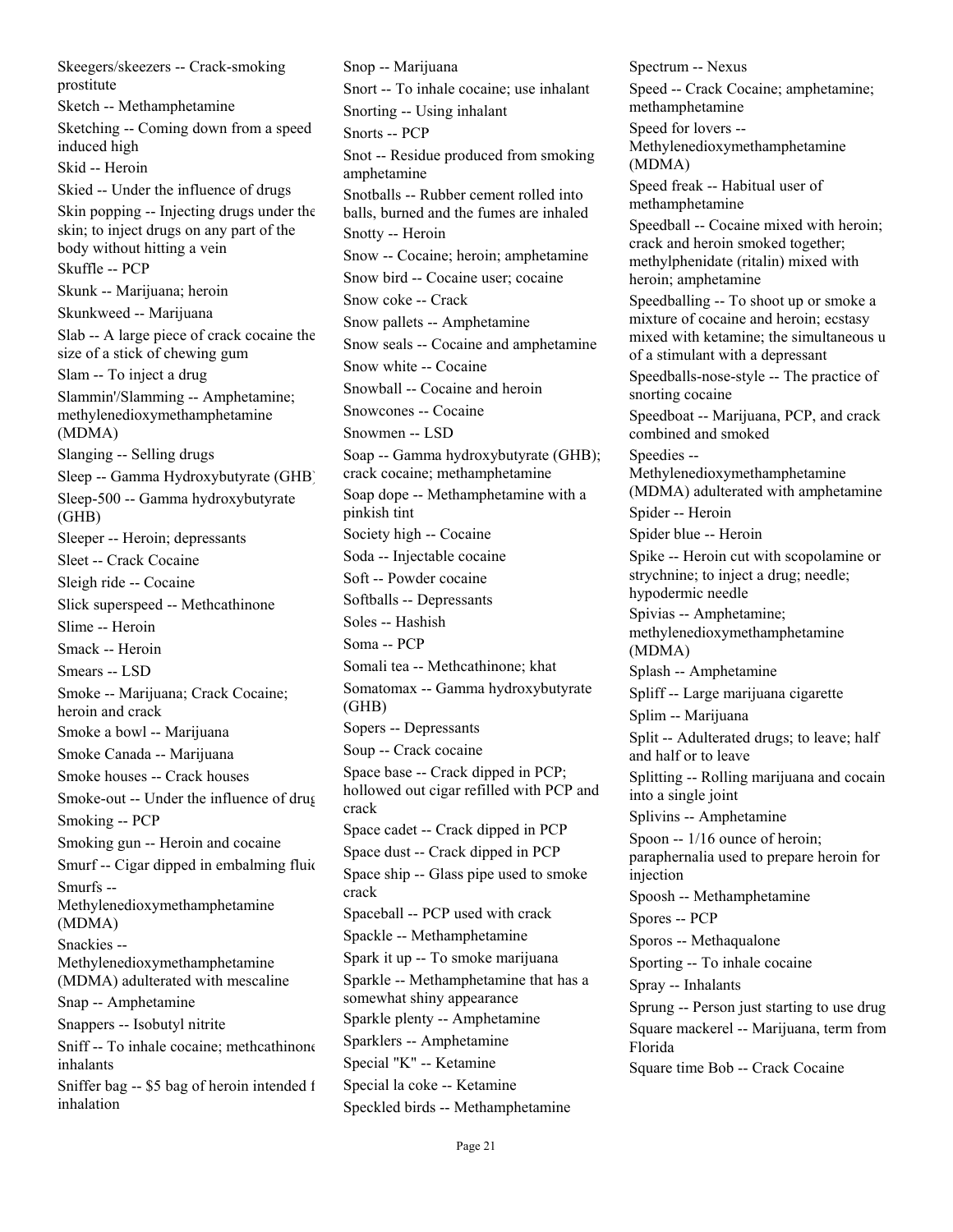Squirrel -- Combination of PCP and marijuana, sprinkled with cocaine and smoked; marijuana, PCP, and crack combined and smoked; LSD Stack -- Marijuana Stackers -- Steroids Stacking -- Taking steroids without a prescription; use of three or more methylenedioxymethamphetamine (MDMA) tablets in combination Stacks -- Methylenedioxymethamphetamine (MDMA) adulterated with heroin or crac Star -- Cocaine; amphetamine; methcathinone Star dust -- PCP Star-spangled powder -- Cocaine Stardust -- Cocaine; PCP Stash -- Place to hide drugs Stash areas -- Drug storage and distribution areas Stat -- Methcathinone Steerer -- Person who directs customers t spots for buying crack; worker who direc buyers to where drugs are sold Stem -- Cylinder used to smoke crack Stems -- Marijuana Step on -- Dilute drugs Stick -- Marijuana; PCP Stink weed -- Marijuana Stoned -- Under the influence of drugs Stones -- Crack Cocaine Stoney weed -- Marijuana Stoppers -- Depressants Stove top -- Crystal methamphetamine; methamphetamine STP -- PCP Straw -- Marijuana cigarette Strawberries -- Depressants Strawberry -- LSD; female who trades se for crack or money to buy crack Strawberry fields -- LSD Strawberry shortcake -- Amphetamine; methylenedioxymethamphetamine (MDMA) Strung out -- Heavily addicted to drugs Studio fuel -- Cocaine Stuff -- Heroin Stumbler -- Depressants Sugar -- Cocaine; Crack cocaine; heroin; LSD

Sugar block -- Crack Cocaine Sugar boogers -- Powder cocaine Sugar cubes -- LSD Sugar lumps -- LSD Sugar weed -- Marijuana Sunshine -- LSD Super -- PCP Super acid -- Ketamine Super C -- Ketamine Super grass -- PCP; marijuana with PCP; marijuana Super ice -- Smokable methamphetamine Super joint -- PCP Super kools -- PCP Super pot -- Marijuana Super weed -- PCP Super X -- Combination of methamphetamine and methylenedioxymethamphetamine (MDMA) Superlab -- Clandestine laboratories capable of producing 10 pounds of methamphetamine in 24 hours Superman -- LSD Surfer -- PCP Sustanon 250 -- Injectable steroids Swag -- Marijuana Sweet dreams -- Heroin Sweet Jesus -- Heroin Sweet Lucy -- Marijuana Sweet stuff -- Cocaine; heroin Sweeties -- Amphetamine; methylenedioxymethamphetamine (MDMA) Sweets -- Amphetamine Swell up -- Crack Cocaine Swishers -- Cigars in which tobacco is replaced with marijuana Synthetic cocaine -- PCP Synthetic THT -- PCP T -- Cocaine; Marijuana T-buzz -- PCP T.N.T. -- Heroin; fentanyl Tabs -- LSD; methylenedioxymethamphetamine (MDMA) TAC -- PCP Tachas -- Methylenedioxymethamphetamine (MDMA) Tail lights -- LSD

Taima -- Marijuana Taking a cruise -- PCP Takkouri -- Marijuana Talco (Spanish) -- Cocaine Tango & Cash -- Fentanyl Tar -- Crack and heroin smoked together; heroin; opium Tardust -- Cocaine Taste -- Heroin; small sample of drugs Taxing -- Price paid to enter a crackhouse charging more per vial depending on race of customer or if not a regular customer Tea -- Marijuana; PCP Tea Party -- To smoke marijuana Teardrops -- Dosage units of crack packaged in the cut-off corners of plastic bags Tecata (Spanish) -- Heroin Tecatos -- Hispanic heroin addict Teenager -- Cocaine Teeth -- Cocaine; Crack Cocaine Ten Pack -- 1,000 dosage units of LSD Tens -- Amphetamine; methylenedioxymethamphetamine (MDMA) Tension -- Crack Cocaine Tex-mex -- Marijuana Texas pot -- Marijuana Texas shoe shine -- Inhalants Texas tea -- Marijuana Thai sticks -- Bundles of marijuana soake in hashish oil; marijuana buds bound on short sections of bamboo Thanie -- Heroin THC -- Tetrahydrocannabinol The beast -- Heroin The C -- Amphetamine; methcathinone The devil -- Crack Cocaine The Ghost -- LSD The Hawk -- LSD The witch -- Heroin Therobolin -- Injectable steroids Thing -- Cocaine; Crack Cocaine; heroin main drug interest at the momement. Thirst monster -- Crack smoker Thirst monsters -- Heavy crack smokers Thirteen -- Marijuana Thirty-eight -- Crack sprinkled on marijuana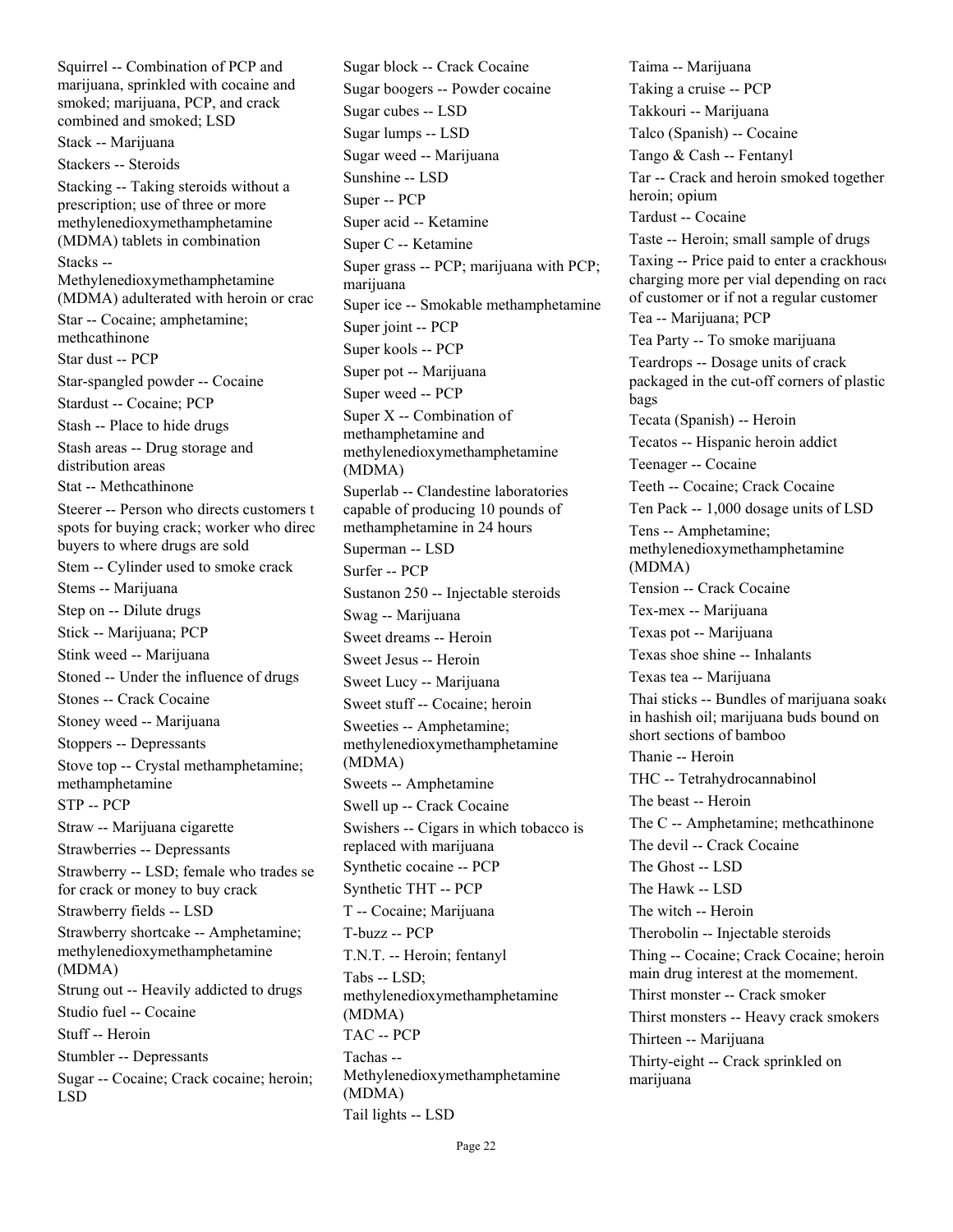Thoroughbred -- Drug dealer who sells pure narcotics Thrust -- Isobutyl nitrite; inhalants Thrusters -- Amphetamine Thumb -- Marijuana Thunder -- Heroin Tic -- PCP in powder form; methamphetamine Tic tac -- PCP Tick tick -- Methamphetamine Ticket -- LSD Tie -- To inject a drug Tigre (Spanish) -- Heroin Tigre Blanco (Spanish) -- Heroin Tigre del Norte (Spanish) -- Heroin Tin -- Container for marijuana Tina -- Methamphetamine; crystal methamphetamine; methamphetamine us with Viagra Tio -- Cocaine-laced marijuana cigarette Tish -- PCP Tissue -- Crack Cocaine Titch -- PCP Tits -- Black tar heroin TNT -- Fentanyl Toke -- To inhale cocaine; to smoke marijuana; marijuana Toke up -- To smoke marijuana Toliet water -- Inhalants Tolly -- Toluene, chemical contained in many inhalants Toncho -- Octane booster which is inhale Tongs -- Heroin Tooles -- Depressants Tools -- Equipment used for injecting dru Toonies -- Nexus Toot -- Cocaine; to inhale cocaine Tooties -- Depressants Tootsie roll -- Heroin Top drool -- Heroin Top gun -- Crack Cocaine Topi -- Mescaline Topo (Spanish) -- Crack Tops -- Peyote Torch -- Marijuana Torch cooking -- Smoking cocaine base b using a propane or butaine torch as a source of flame Torch up -- To smoke marijuana Tornado -- Crack Cocaine

Torpedo -- Marijuana and crack Toss up -- Crack Cocaine; female who trades sex for crack or money to buy crac Toss-ups -- Crack cocaine Totally spent -- Hangover feeling that is a adverse effect of methylenedioxymethamphetamine (MDMA) Toucher -- User of crack who wants affection before, during, or after smoking crack Tout -- Person who introduces buyers to sellers Touter -- Person who stands on the street and advertises a drug Toxy -- Opium Toys -- Opium TR-6s -- Amphetamine Track -- To inject a drug Tracks -- Row of needle marks on a person Tragic magic -- Crack dipped in PCP Trails -- Cocaine; LSD induced perceptio that moving objects leave multiple image or trails behind them Train -- Heroin Trank -- PCP Tranq -- Depressants Trap -- Hiding place for drugs Trapped vehicles -- Vehicles with secret compartments used to conceal drugs Trash -- Methamphetamine Travel agent -- LSD supplier Tray -- \$3 bag of marijuana Trays -- Bunches of vials Trip -- LSD; alpha-ethyltryptamine Triple A -- Marijuana from British Columbia Triple folds -- Folded paper used to package drugs Troll -- Use of LSD and MDMA Troop -- Crack Cocaine Trophobolene -- Injectable steroid Truck drivers -- Amphetamine Trupence bag -- Marijuana Ts and Rits -- Talwin and ritalin combination is injected and produces an effect similar to the effect of heroin mixe with cocaine. Ts and Rs -- Talwin and ritalin combination is injected and produces an effect similar to the effect of heroin mixe

Turbo -- Marijuana and crack Turf -- Place where drugs are sold Turkey -- Cocaine; amphetamine Turnabout -- Amphetamine Turned on -- Introduced to drugs; under the influence Tustin -- Marijuana Tutti-frutti (Portuguese) -- Flavored cocaine Tutus -- Methylenedioxymethamphetamin (MDMA) Tweak mission -- A person on a mission find crack Tweaker -- Crack user looking for drugs on the floor after a police raid Tweaking -- Drug-induced paranoia; peaking on speed; desperately searching for crack Tweaks -- Crack Cocaine Tweek -- Methamphetamine-like substan Tweeker -- Methcathinone Tweety Birds -- Methylenedioxymethamphetamine (MDMA) Twenties -- \$20 vials or bags of crack Twenty -- \$20 rock of crack Twenty rock -- Crack Cocaine Twenty-five -- LSD Twin towers -- Heroin (after September 1 Twinkie -- Crack cocaine Twist -- Marijuana cigarette Twisters -- Crack and methamphetamine Twists -- Small plastic bags of heroin secured with a twist tie Twistum -- Marijuana cigarette Two for Nine -- Two \$5 vials or bags of crack for \$9 U.S.P. -- Amphetamine; methylenedioxymethamphetamine (MDMA) Ultimate -- Crack Cocaine Ultimate Xphoria -- Methylenedioxymethamphetamine (MDMA) Uncle -- Federal agents Uncle Milty -- Depressants Unkie -- Morphine Unotque -- Marijuana Up against the stem -- Addicted to smoking marijuana

Tuie -- Depressants

with cocaine.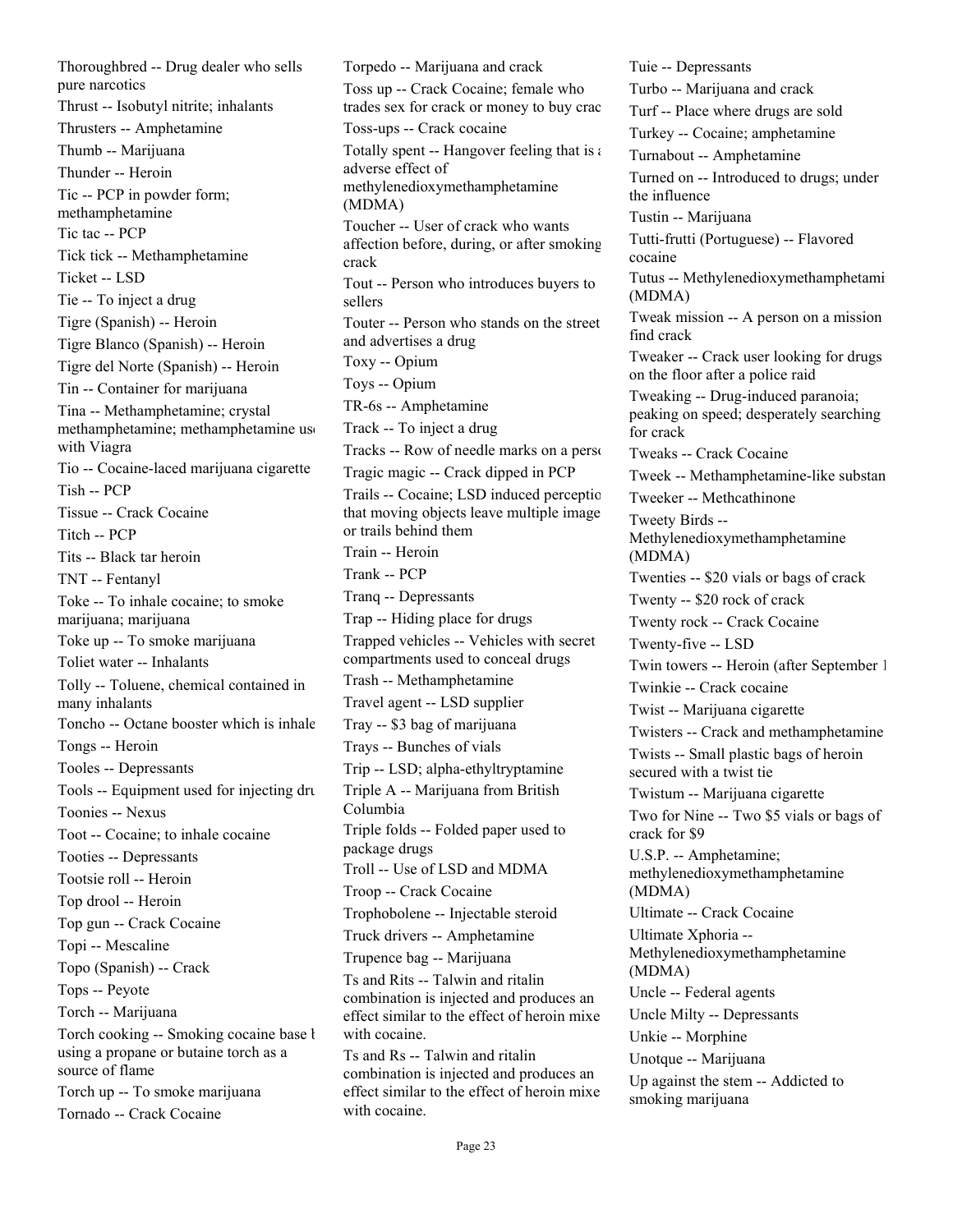Uppers -- Amphetamine Uppies -- Amphetamine Ups and downs -- Depressants Uptown -- Powder cocaine Utopiates -- Hallucinogens Uzi -- Crack; crack pipe V -- The depressant Valium Vega -- A cigar wrapping refilled with marijuana Venus -- Nexus Vidrio (Spanish) -- Heroin Viper -- Marijuana smoker Viper's weed -- Marijuana Vita-G -- Gamma hydroxybutyrate (GHB Vitamin K -- Ketamine Vitamin R -- Ritalin (methylphenidate) Vodka acid -- LSD Wac -- PCP on marijuana Wack -- PCP Wacky weed -- Marijuana Wafers -- Methylenedioxymethamphetamine (MDMA) Wake and Bake -- Marijuana Wake ups -- Amphetamine Wash -- Methamphetamine Wasted -- Under the influence of drugs; murdered Water -- Blunts; methamphetamine; PCP mixture of marijuana and other substance within a cigar; Gamma hydroxybutyrate (GHB) Water-water -- Marijuana cigarettes dipp in embalming fluid, sometimes also laced with PCP Wave -- Crack Cocaine Wedding bells -- LSD Wedge -- LSD Weed -- Marijuana; PCP Weed tea -- Marijuana Weight trainers -- Steroids Weightless -- High on crack West Coast -- Methylphenidate (ritalin) West Coast turnarounds -- Amphetamine methylenedioxymethamphetamine (MDMA) Wet -- Blunts mixed with marijuana and PCP; methamphetamine; marijuana cigarettes soaked in PCP ("embalming fluid") and dried

Whack -- Crack Cocaine; heroin and PCI Crack/PCP mixture or marijuana laced with insecticides Whackatabacky -- Marijuana Wheat -- Marijuana Wheels -- Methylenedioxymethamphetamine (MDMA) When-shee -- Opium Whiffledust -- Amphetamine; methylenedioxymethamphetamine (MDMA) Whippets -- Nitrous oxide White -- Heroin; amphetamine White ball -- Crack Cocaine White boy -- Heroin; powder cocaine White cloud -- Smoke that collects in bottom of crack pipe; crack smoke White Cross -- Amphetamine; methamphetamine White dove -- Methylenedioxymethamphetamine (MDMA) White dragon -- Powder cocaine; heroin White dust -- LSD White ghost -- Crack Cocaine White girl -- Cocaine; heroin White horizon -- PCP White horse -- Cocaine; heroin White junk -- Heroin White lady -- Cocaine; heroin White lightning -- LSD White mosquito -- Cocaine White nurse -- Heroin White Owsley's -- LSD White powder -- Cocaine; PCP White stuff -- Heroin White sugar -- Crack Cocaine White tornado -- Crack Cocaine White-haired lady -- Marijuana Whiteout -- Inhalants; isobutyl nitrite Whites -- Amphetamine; folded paper use to package drugs Whiz bang -- Cocaine; Heroin and cocain Wicked -- A potent brand of heroin Wicky stick -- PCP, marijuana, and crack Wigging -- Odd behavior resulting from the use of mind-altering drugs Wigits -- Methylenedioxymethamphetamine (MDMA)

Wild cat -- Methcathinone mixed with cocaine Window glass -- LSD Window pane -- LSD; crack cocaine Wings -- Cocaine; heroin Winstrol -- Oral steroids Winstrol V -- Veterinary steroids Witch -- Cocaine; heroin Witch hazel -- Heroin Wobble weed -- PCP Wolf -- PCP Wolfies -- Rohypnol Wollie -- Rocks of crack rolled into a marijuana cigarette or in a cigar Wonder star -- Methcathinone Woola blunt -- Marijuana and heroin combination Woolah -- Hollowed out cigar refilled wi marijuana and crack Woolas -- Cigarettes laced with cocaine; crack sprinkled on marijuana cigarette Woolie -- Marijuana and heroin combination Woolies -- Marijuana and crack or PCP Wooly blunts -- Marijuana and crack or PCP Wooties -- Crack smoked in marijuana joints Work -- Methamphetamine Working -- Selling crack Working bags -- Bags containing several small rocks of crack cocaine Working fifty -- Crack rock weighing 1/2 gram or more Working half -- Crack rock weighing 1/2 gram or more Working man's cocaine -- Methamphetamine Works -- Equipment for injecting drugs Worm -- PCP Wrecking crew -- Crack Cocaine WTC -- Heroin (after September 11) X -- Marijuana; amphetamine; methylenedioxymethamphetamine (MDMA) X-ing -- Methylenedioxymethamphetami (MDMA) X-Pills -- Methylenedioxymethamphetamine (MDMA) XTC -- Methylenedioxymethamphetamin (MDMA)